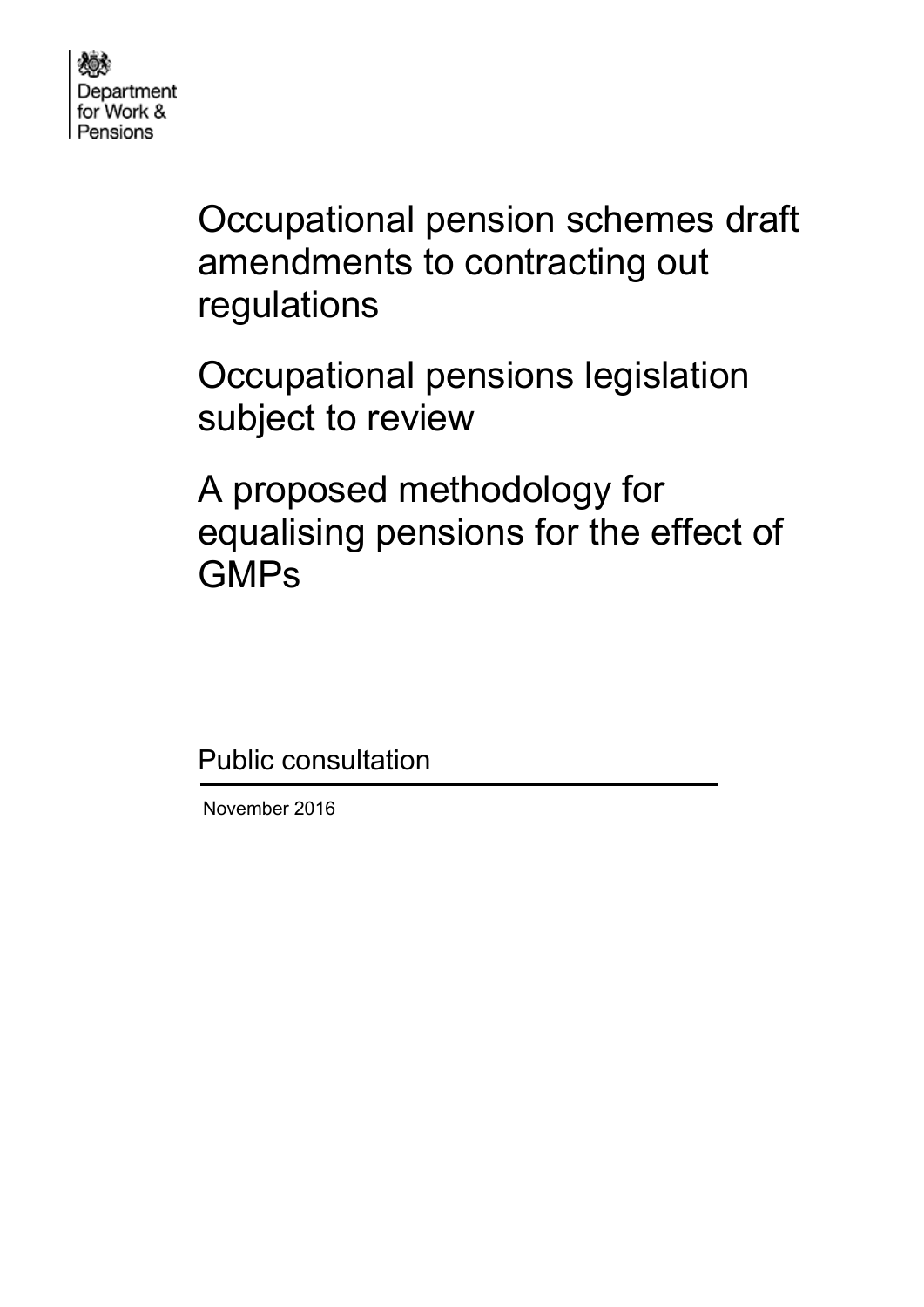## **Contents**

| Chapter 1: Commentary on the draft The Occupational Pension Schemes and<br>Social Security (Schemes that were Contracted-out and Graduated Retirement |  |
|-------------------------------------------------------------------------------------------------------------------------------------------------------|--|
|                                                                                                                                                       |  |
|                                                                                                                                                       |  |
|                                                                                                                                                       |  |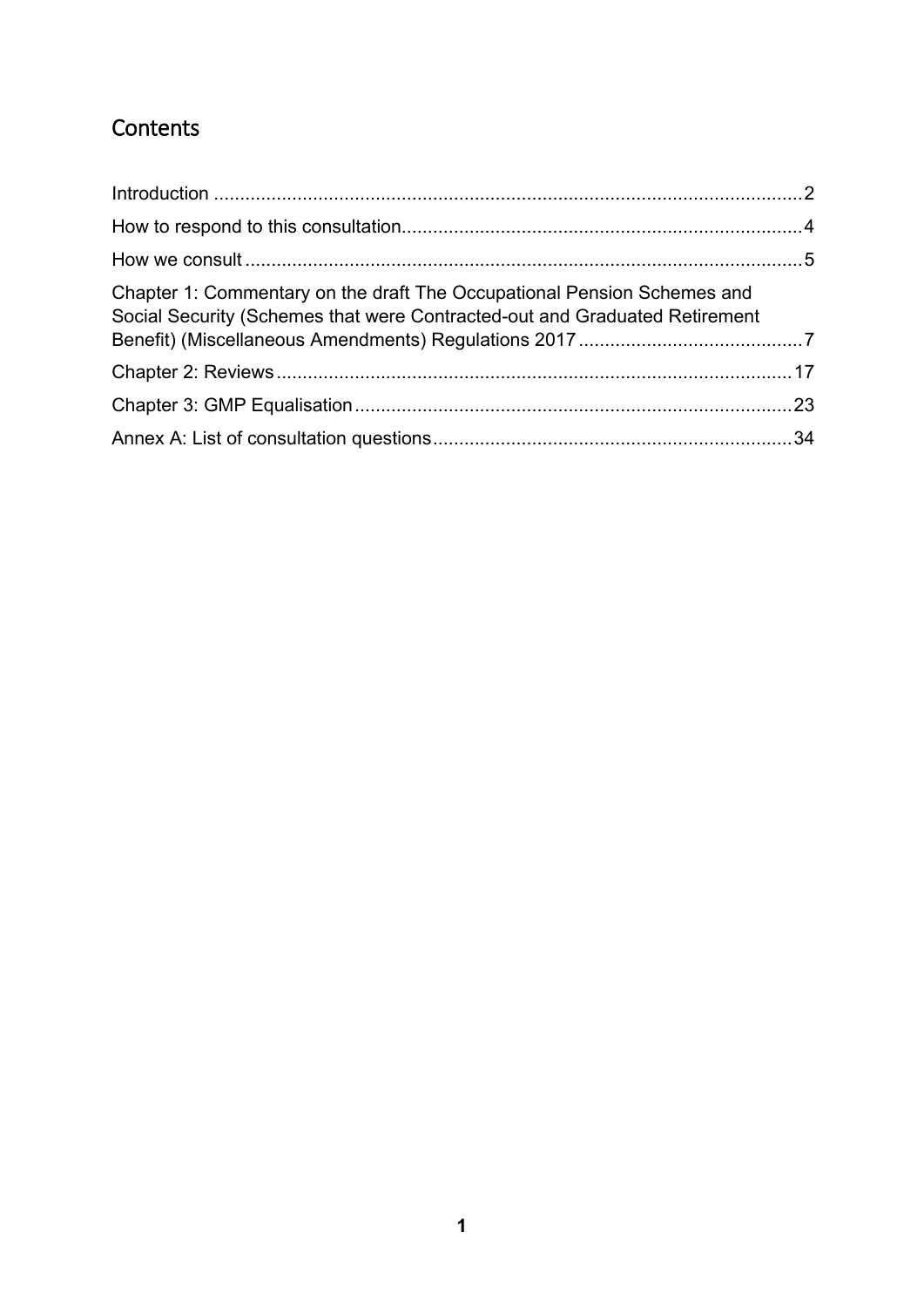# <span id="page-2-0"></span>Introduction

Following the introduction of the new State Pension, salary-related contracting out was abolished on 6 April 2016. Legislation was introduced to enable trustees and managers to administer former contracted out schemes effectively<sup>1</sup>. Further changes to that legislation are now needed to help improve scheme administration and provide clarity. We are consulting on the changes contained in the draft Occupational Pension Schemes and Social Security (Schemes that were Contracted-out and Graduated Retirement Benefit) (Miscellaneous Amendments) Regulations 2017 ("the 2017 Regulations") – Annex C. Chapter 1 of this consultation provides a commentary on the 2017 Regulations.

The consultation also deals with secondary legislation which has been introduced in the past where the Department committed to review the provisions. Chapter 2 outlines the context for two reviews: firstly, in relation to the transitional arrangements following the abolition of defined contribution contracting-out in April 2012[2;](#page-2-2) secondly, for regulations 3 and 4 of the Occupational and Stakeholder Pension Schemes (Miscellaneous Amendments) Regulations 2013[3.](#page-2-3)

Chapter 3 seeks views on a new methodology for equalising pensions for the effect of inequalities caused by Guaranteed Minimum Pensions (GMPs), and potential changes to GMP conversion legislation that may be needed to enable equalisation to take place.

We looked at issues raised by respondents in previous consultations. We were, however, unable to tackle all the points raised. For example, the issue of bulk

<span id="page-2-2"></span><sup>2</sup> The Pensions Act 2007 (Abolition of Contracting-out for Defined Contribution Pension Schemes (Consequential Amendments) (No 2) Regulations 2011 -<br>http://www.legislation.gov.uk/uksi/2011/1724/contents/made

<span id="page-2-1"></span><sup>-</sup><sup>1</sup> Principally, the "Occupational Pension Schemes (Schemes that were Contracted-out)(No 2) Regulations 2015" - http://www.legislation.gov.uk/uksi/2015/1677/contents

<span id="page-2-3"></span> $3$  The Occupational and Stakeholder Pension Schemes (Miscellaneous Amendments) Regulations 2013 - http://www.legislation.gov.uk/uksi/2013/459/contents/made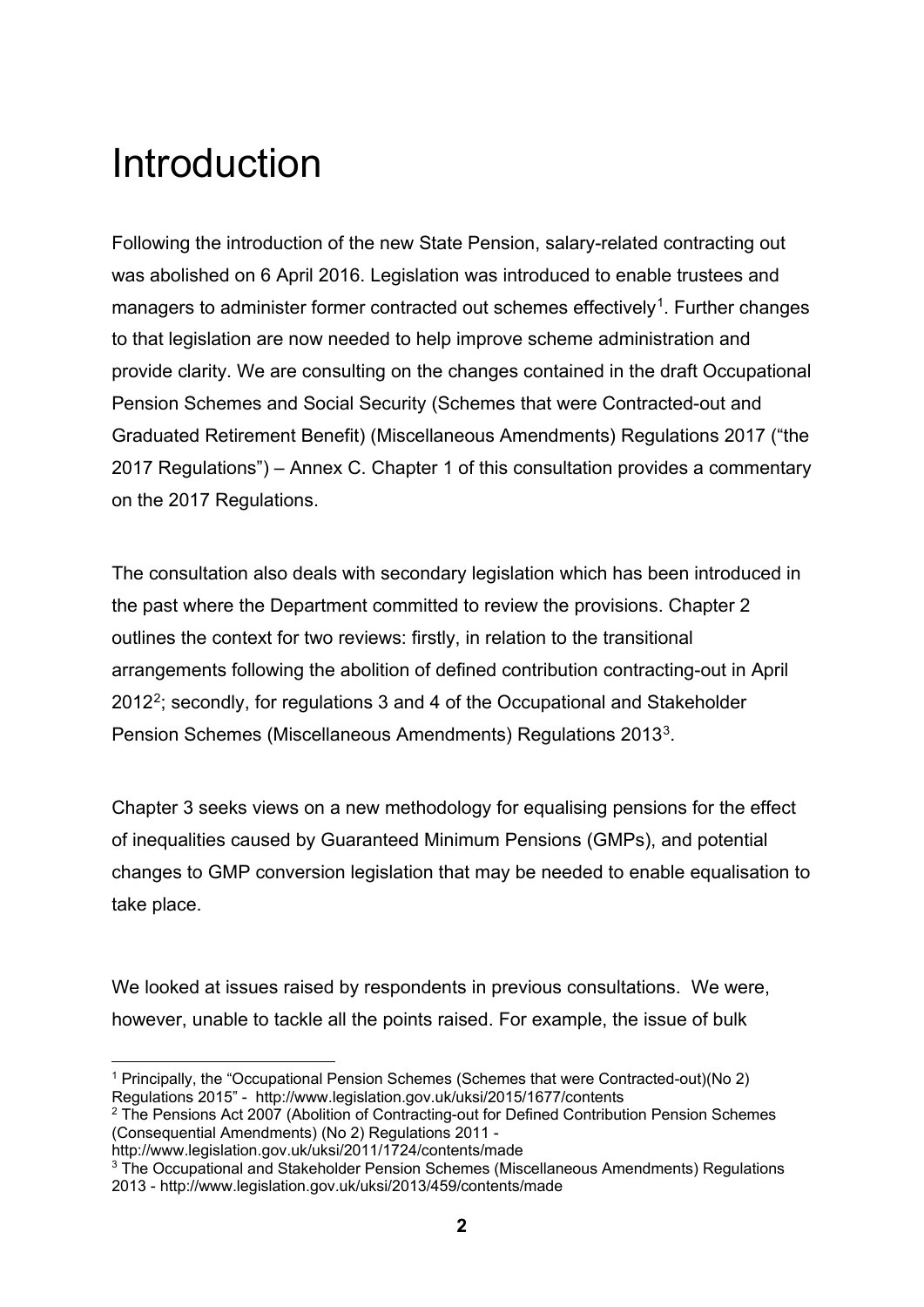transfers without member consent to schemes that have never been contracted-out. We are working with stakeholders on this issue but any changes to legislation will not be introduced before autumn 2017. We expect to consider this and other issues in future consultations.

# **About this consultation**

## **Who this consultation is aimed at**

This consultation is mainly aimed at pension administrators and employers who sponsor formerly contracted-out defined benefit occupational pension schemes. However, the Government also welcomes the comments from the pension industry, professionals, pension schemes, trustees, pension scheme members and member representative organisations and any other interested organisations.

## **Purpose of the consultation**

The consultation seeks views on:

- the draft Pensions (Schemes that were Contracted-out) (Miscellaneous Amendments) Regulations 2017;
- reviews of legislation introduced previously; and
- a proposed methodology for equalising for the effect of inequalities caused by guaranteed minimum pensions.

## **Scope of consultation**

The Regulations apply to England and Wales and Scotland, except for regulations 4(9) and (10) and relevant provision in regulation 1, which extend to Northern Ireland.

## **Duration of the consultation**

The consultation period begins on 28 November 2016 and runs until 15 January 2017.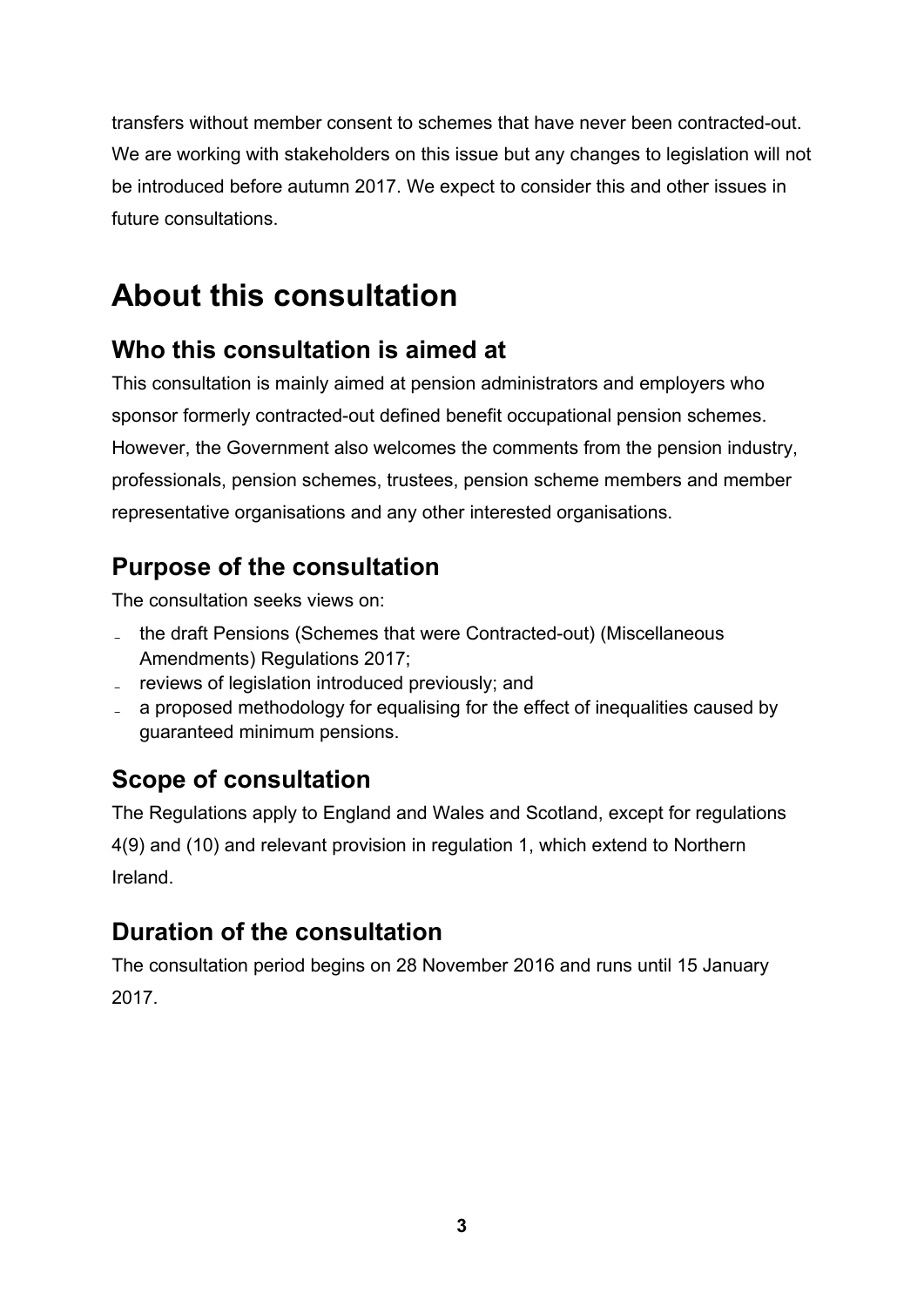# <span id="page-4-0"></span>How to respond to this consultation

Please send your consultation responses preferably by email to:

Email: [contracting.outteam@dwp.gsi.gov.uk](mailto:CONTRACTING.OUTTEAM@DWP.GSI.GOV.UK)

Or by post to:

Department for Work and Pensions Contracting-out policy Team First Floor Caxton House Tothill Street London SW1H 9NA

### **Please ensure your responses reaches us by: 15 January 2017**

When responding, please state whether you are doing so as an individual or representing the views of an organisation. If you are responding on behalf of an organisation, please make it clear who the organisation represents, and where your applicable, how the views of members were assembled.

Any queries about the subject matter of this consultation should be addressed to:

[contracting.outteam@dwp.gsi.gov.uk](mailto:CONTRACTING.OUTTEAM@DWP.GSI.GOV.UK) 

## **Government response**

We will aim to publish the government response to the consultation on the [GOV.UK](https://www.gov.uk/government/publications?keywords=&publication_filter_option=consultations&topics%5B%5D=all&departments%5B%5D=department-for-work-pensions&official_document_status=all&world_locations%5B%5D=all&from_date=&to_date=&commit=Refresh+results) website. The [consultation principles](https://www.gov.uk/government/publications/consultation-principles-guidance) encourage Departments to publish a response within 12 weeks or provide an explanation why this isn't possible. Where consultation is linked to a statutory instrument responses should be published before or at the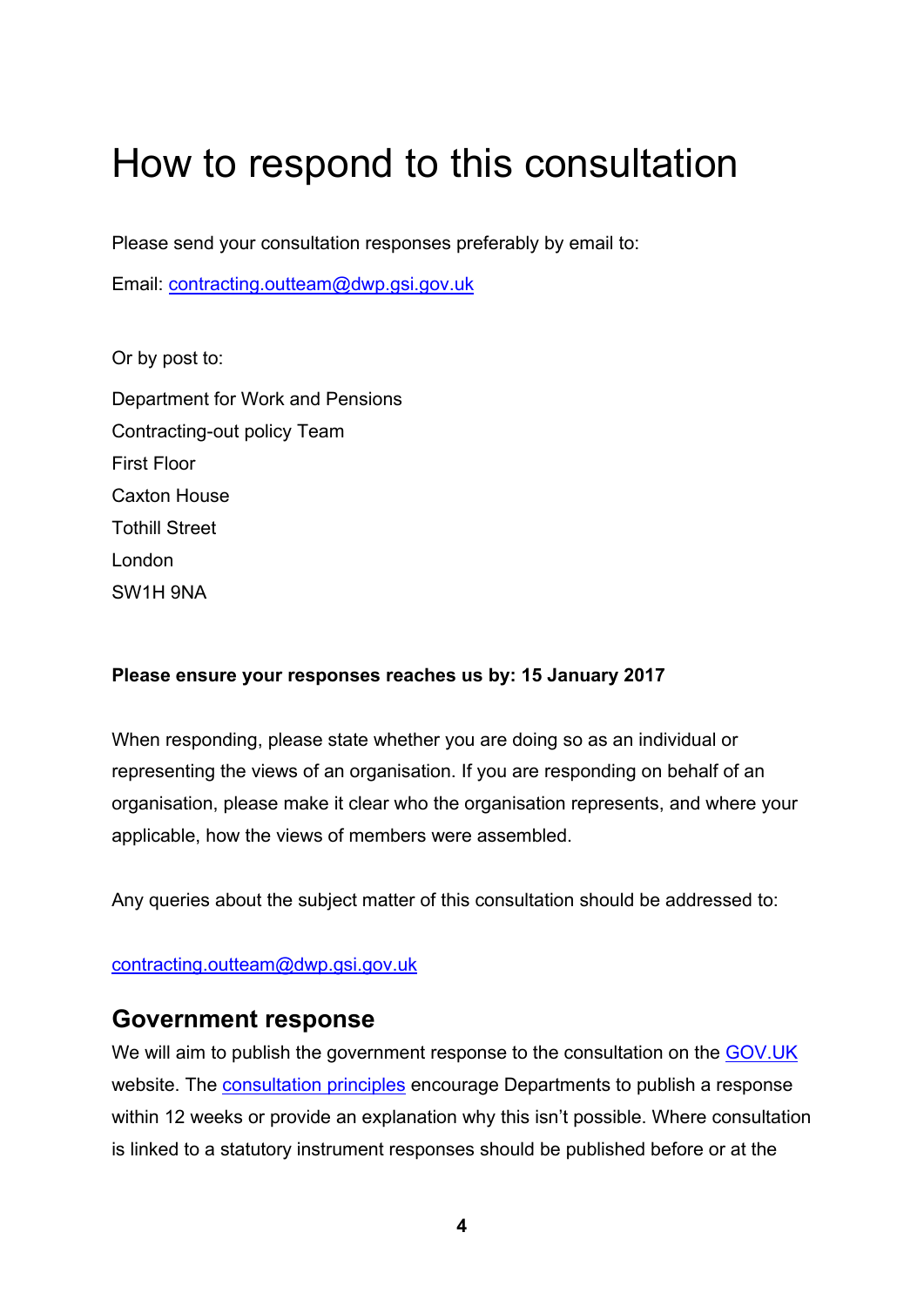same time as the instrument is laid. The report will summarise the responses and say what the Government intends to do as a consequence.

# <span id="page-5-0"></span>How we consult

## **Consultation principles**

This consultation is being conducted in line with the revised [Cabinet Office](https://www.gov.uk/government/publications/consultation-principles-guidance)  [consultation principles](https://www.gov.uk/government/publications/consultation-principles-guidance) published in January 2016. These principles give clear guidance to government departments on conducting consultations.

## **Feedback on the consultation process**

We value your feedback on how well we consult. If you have any comments about the consultation process (as opposed to comments about the issues which are the subject of the consultation), including if you feel that the consultation does not adhere to the values expressed in the consultation principles or that the process could be improved, please address them to:

DWP Consultation Coordinator 2nd Floor Caxton House Tothill Street London SW1H 9NA

Email: [caxtonhouse.legislation@dwp.gsi.gov.uk](mailto:CAXTONHOUSE.LEGISLATION@DWP.GSI.GOV.UK)

# **Freedom of information**

The information you send us may need to be passed to colleagues within the Department for Work and Pensions, published in a summary of responses received and referred to in the published consultation report.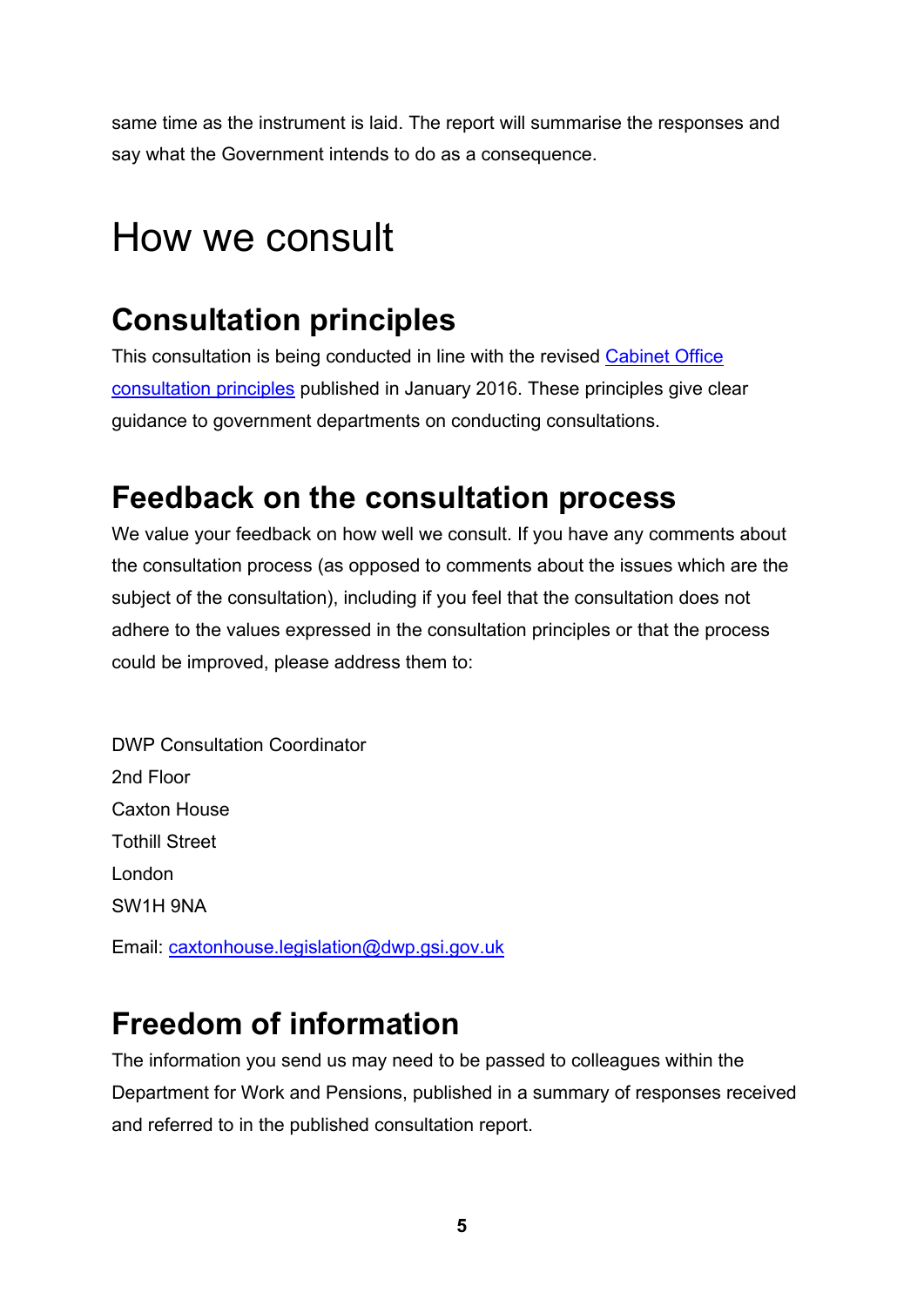All information contained in your response, including personal information, may be subject to publication or disclosure if requested under the Freedom of Information Act 2000. By providing personal information for the purposes of the public consultation exercise, it is understood that you consent to its disclosure and publication. If this is not the case, you should limit any personal information provided, or remove it completely. If you want the information in your response to the consultation to be kept confidential, you should explain why as part of your response, although we cannot guarantee to do this.

To find out more about the general principles of Freedom of Information and how it is applied within DWP, please contact the Central Freedom of Information Team:

Email: [freedom-of-information-request@dwp.gsi.gov.uk](mailto:freedom-of-information-request@dwp.gsi.gov.uk)

The Central FoI team cannot advise on specific consultation exercises, only on Freedom of Information issues. Read more information about the [Freedom of](https://www.gov.uk/make-a-freedom-of-information-request)  [Information Act.](https://www.gov.uk/make-a-freedom-of-information-request)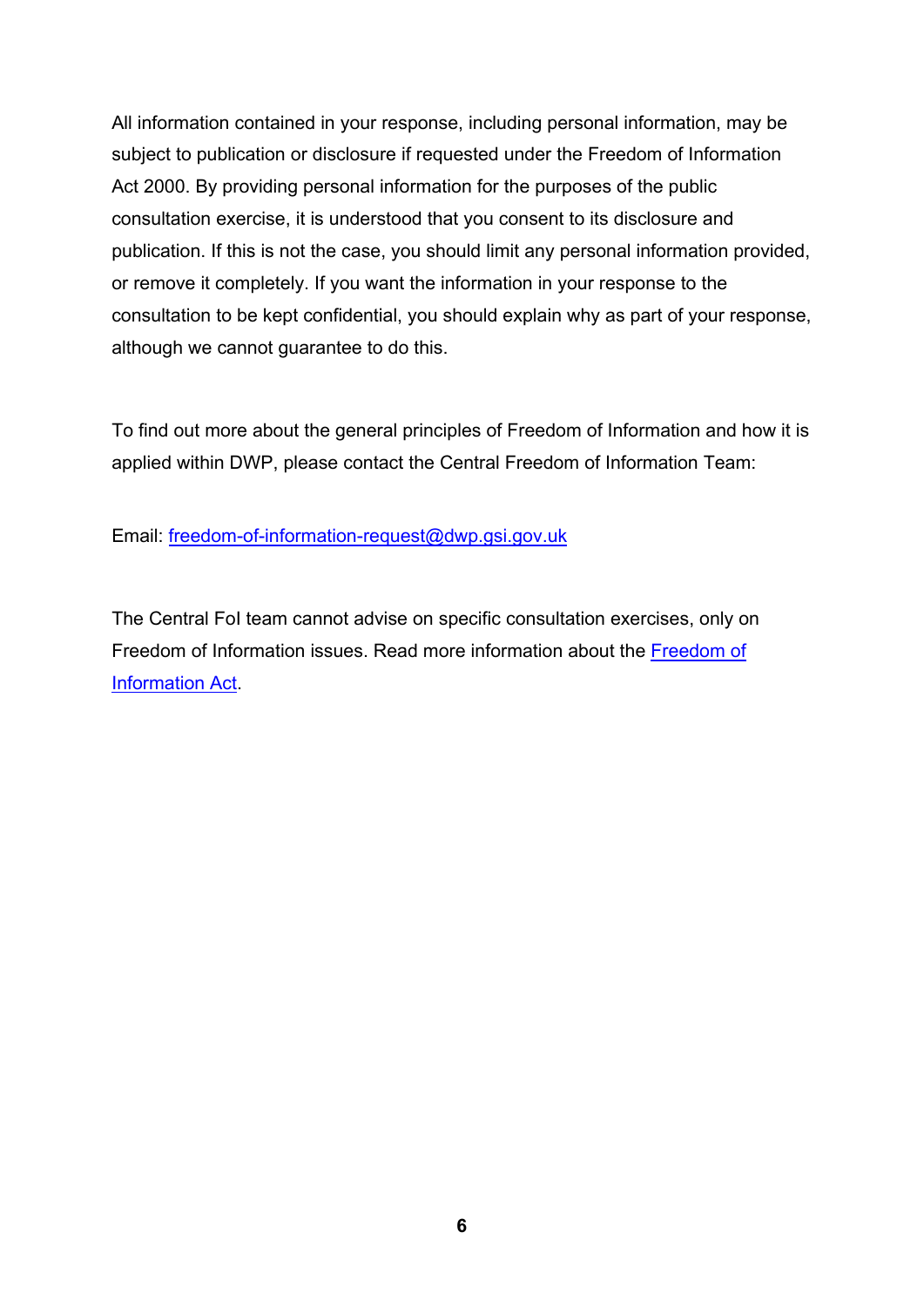<span id="page-7-0"></span>Chapter 1: Commentary on the draft The Occupational Pension Schemes and Social Security (Schemes that were Contracted-out and Graduated Retirement Benefit) (Miscellaneous Amendments) Regulations 2017

**Regulation 1 Citation, commencement and extent**

# **Commentary**

1.1. The Regulations come into force on 6th April 2017. The Regulations apply to England and Wales and Scotland, except for regulations 4(9) and (10) and relevant provision in regulation 1, which extend to Northern Ireland.

**Regulation 2 Amendment of the Contracting Out (Transfer and Transfer Payment) Regulations 1996**

*Revaluation of a Guaranteed Minimum Pension after transfer from another scheme.* 

# **Background**

1.2. Between 6 April 1978 and 5 April 1997 employers sponsoring salary-related schemes could contract their employees out of the additional state pension as long as the scheme paid a 'guaranteed minimum pension' (GMP) calculated according to the legislation.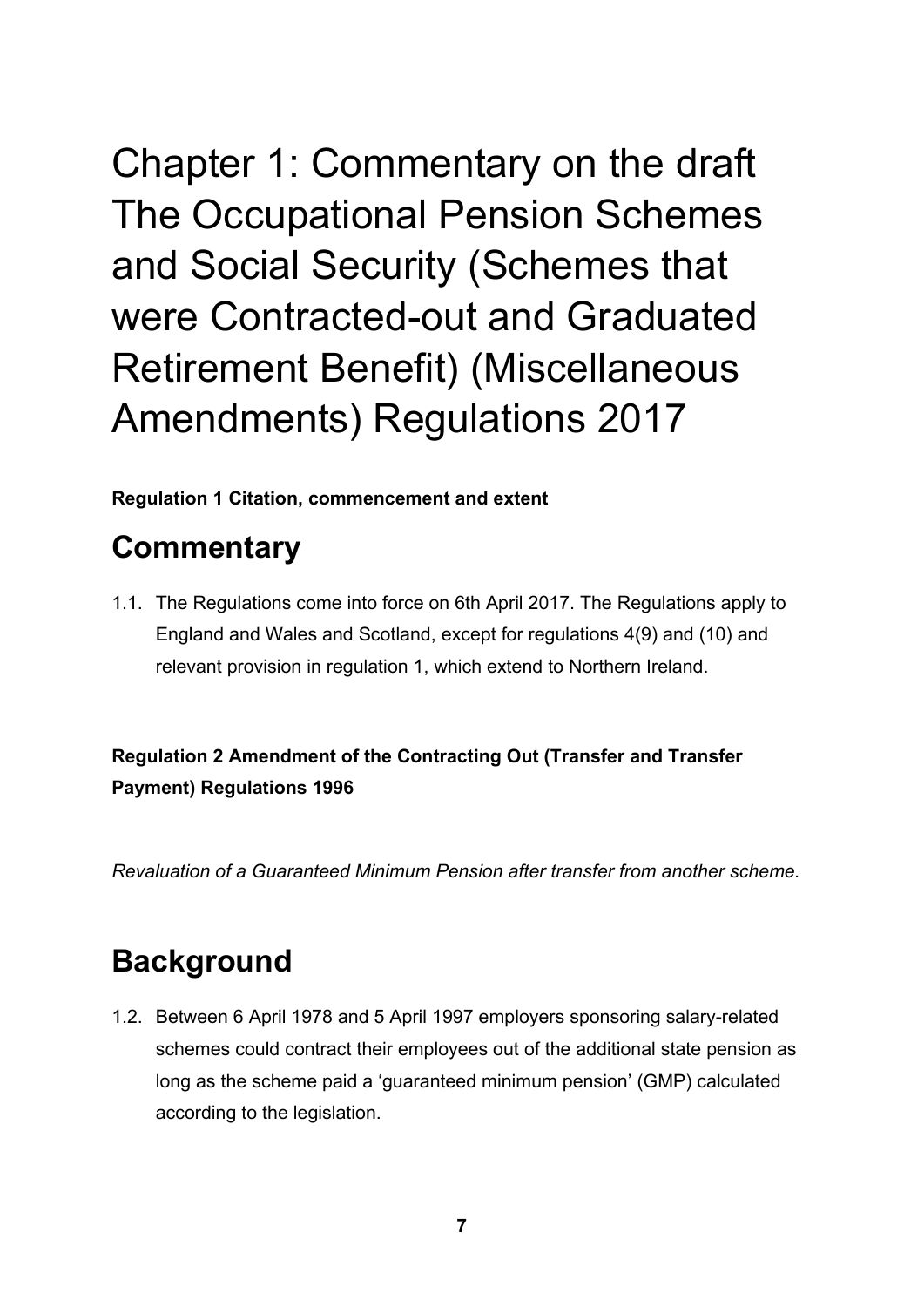1.3. GMPs were no longer required from 6 April 1997 and contracting-out for salaryrelated schemes was abolished from 6 April 2016. Technical rules set out in the legislation governed the revaluation of GMPs, including when the member's rights are transferred to another scheme and the provisions differ according to whether the member's contracted-out employment ended before or on the abolition date.

# **Commentary**

1.4. Regulation 2 makes a minor change to regulation 13(B)(1) of the Contractingout (Transfer and Transfer Payment) Regulations 1996. Regulation 2 amends those rules to clarify that those particular provisions only apply where the member's contracted-out employment ended on the abolition date, and not before.

## **Amendment of the Social Security (Graduated Retirement Benefit) Regulations 2005**

### **Regulation 3**

1.5. Regulation 3 concerns State Pensions and is included in this package for procedural reasons. The heading is given but the text of the provision is not provided. This is because state pension provisions have a separate scrutiny process. The text for the provision will appear in the published final version of the Regulations.

**Amendment of the Occupational Pension Schemes (Schemes that were Contracted-out) (No2) Regulations 2015 ("the 2015 Regulations")**

**Regulation 4(2)**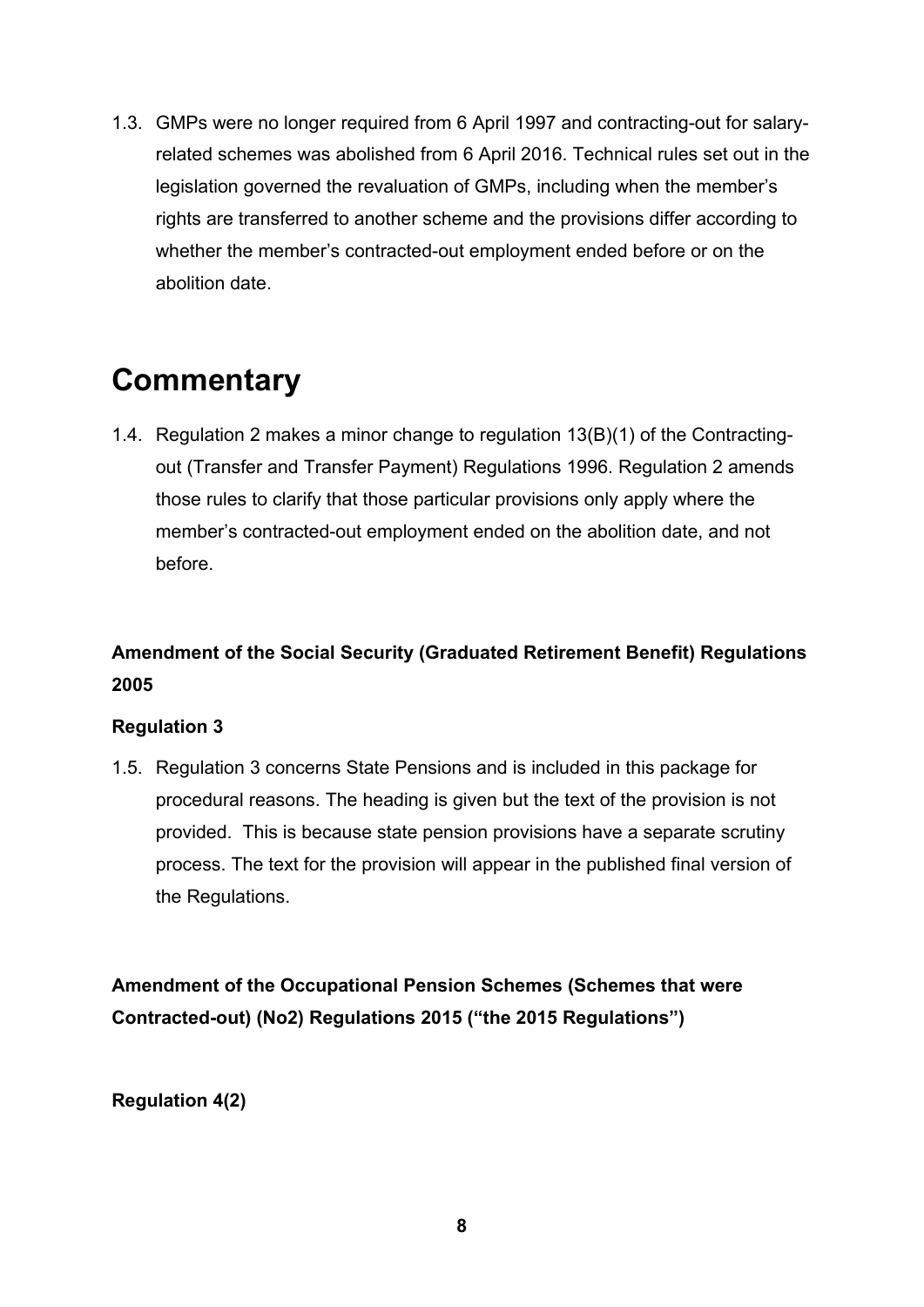# **Background**

1.6. Regulation 4(2) inserts a number of definitions used in the 2017 Regulations**.** 

# **Commentary**

1.7. The terms 'Bereavement Support Payment' and 'Scheme Reconciliation Service' are defined**.** 

**Regulation 4(3)**

*Contributions equivalent premium*

## **Background**

- 1.8. The payment of a contributions equivalent premium (CEP) enables a scheme manager to buy a member of a contracted-out scheme into the additional State Pension. CEP payments are usually made when an employer's scheme is wound up or an individual has left employment with less than two years' service. The legislation permits or requires trustees of formerly contracted-out schemes to notify and make a CEP payment to HM Revenue and Customs (HMRC). The CEP payment ensures that the member is placed back into the State scheme for the period during which they were originally contracted-out. The member is then effectively treated as if they had not been contracted-out of the State system. The employer's scheme is no longer responsible for paying a pension for the period in question.
- 1.9. The time limits for notifying and paying such payments are set in legislation. Where a CEP is required to be paid in respect of a scheme member, the scheme is then required to notify HMRC no later than six months after the member ceased contracted-out employment. HMRC can extend this period if it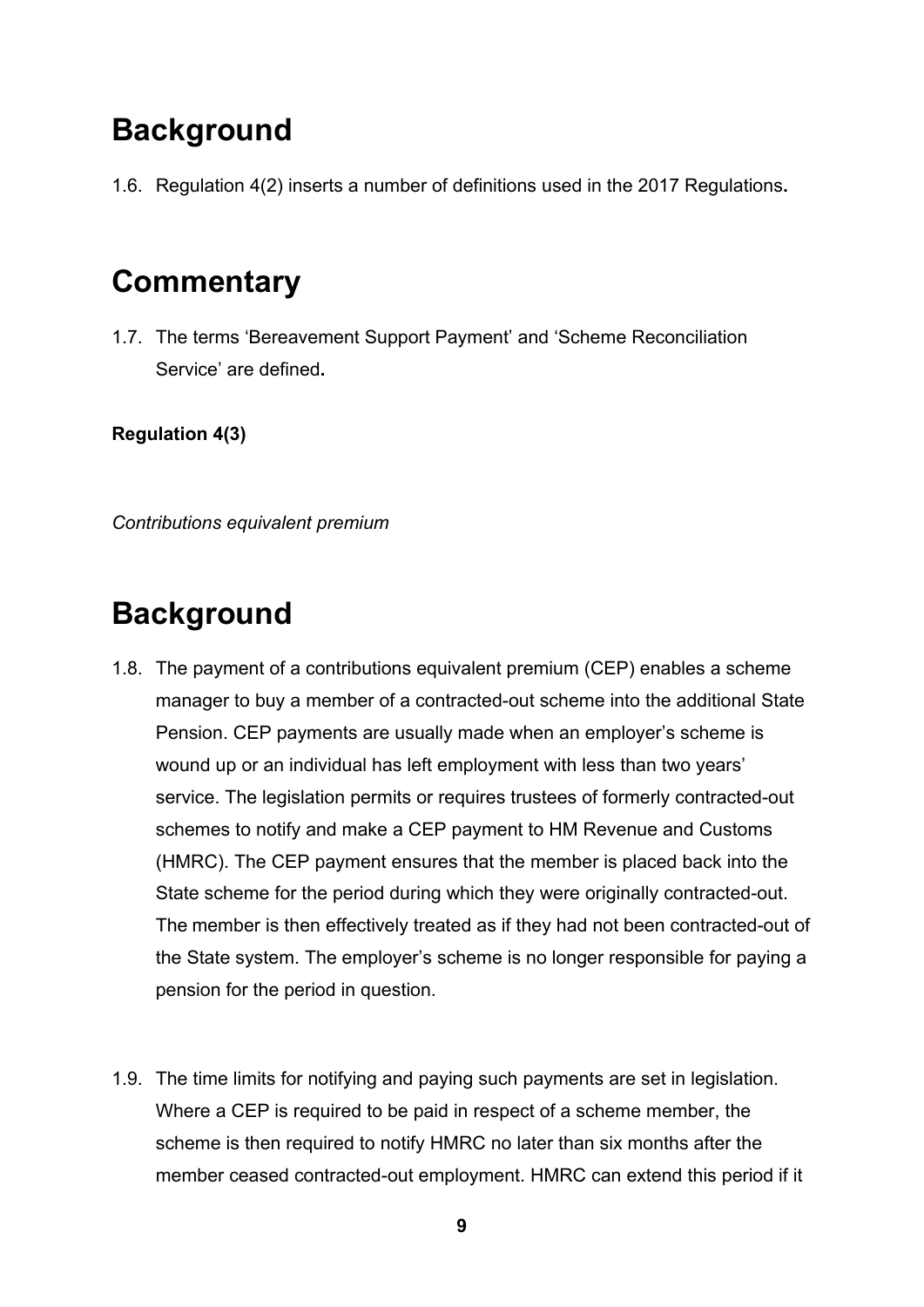appears that notification could not reasonably have been given within this period.

- 1.10.Where a CEP is required or trustees have elected to pay a CEP, the timeframe is either six months after termination of contracted-out employment or one month after HMRC payment notice, whichever is the later. For a Pension Protection Fund case, the six month period is in relation to the date the assessment period ended. There are currently two ways the timeframe can be extended: (i) by up to six months, if payment could not reasonably be required within above period; and (ii) by such further reasonable period, if earlier payment would prejudice the earner's interests.
- 1.11. HMRC's data reconciliation service<sup>[4](#page-10-0)</sup> has revealed short periods of service in the past for which a CEP is due but the current time limits in legislation for notification and payment of the CEP do not cover this scenario. The legislation needs to be modified so that HMRC also has the discretion to extend the notification and payment periods to allow late CEPs identified as a result of the scheme reconciliation service.

# **Commentary**

## **Regulation 4(3): Notification of requirement to pay a contributions equivalent premium**

1.12.Regulation 4(3) makes further provision for the Commissioners of HMRC to extend the time limit for notification provided for in regulation 9 of the 2015 Regulations where notification is made through a scheme reconciliation service route.

<span id="page-10-0"></span><sup>&</sup>lt;u>.</u> <sup>4</sup> An HMRC service to reconcile scheme data with data held by HMRC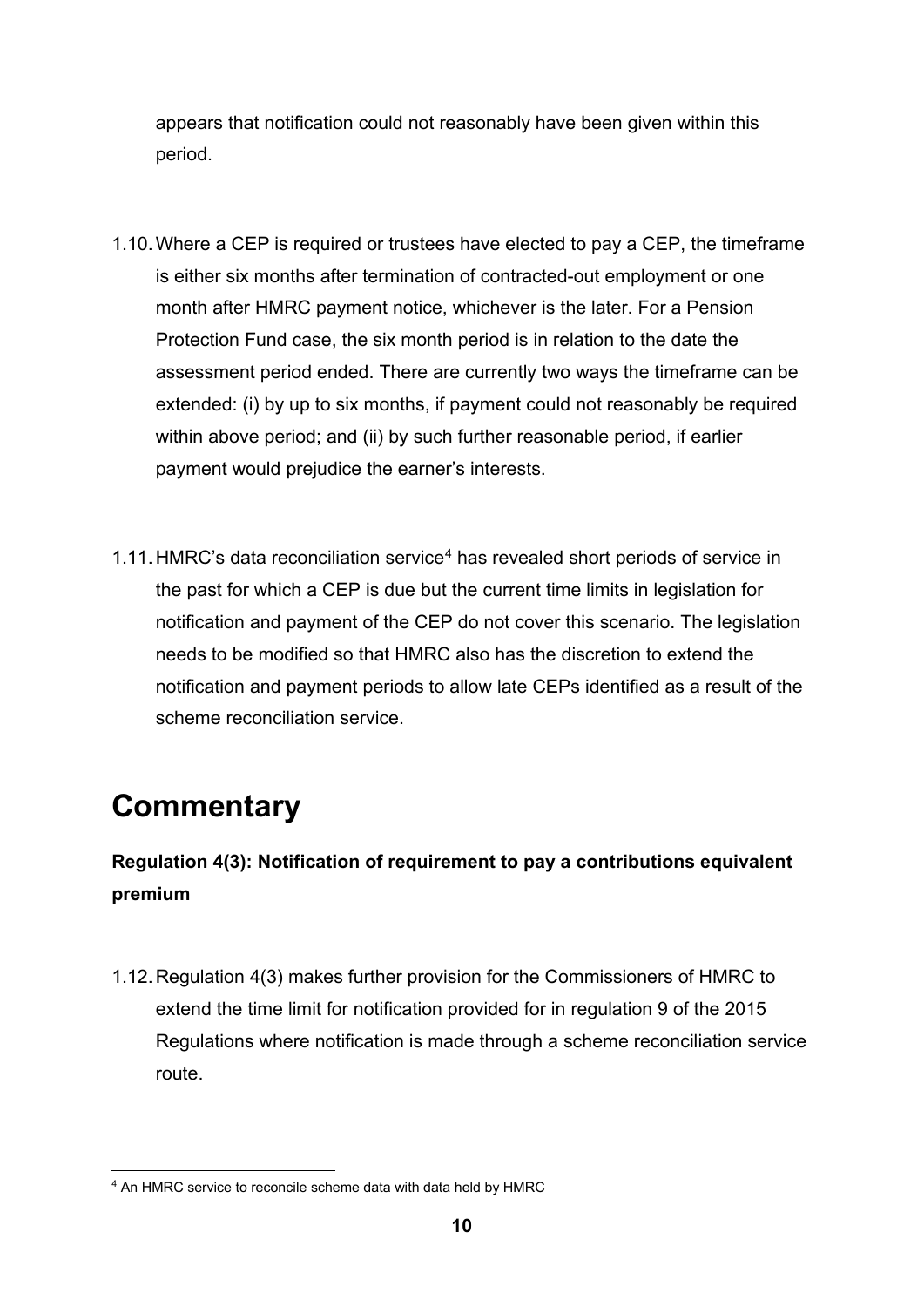## **Regulation 4(4): Amendments relating to payment of a contributions equivalent premium**

1.13.Regulation 4(4) allows for the Commissioners to extend the time period to pay a CEP provided for in regulation 12 of the 2015 Regulations where payment of a CEP follows from use of the scheme reconciliation service.

# **Consultation Question**

1. **Do you agree that the draft changes to give HMRC discretion to extend the notification and payment periods for contributions equivalent premiums will deliver the policy intent?**

**Regulation 4(5)**

*Alteration of scheme rules*

# **Background**

- 1.14. In formerly contracted-out schemes members' accrued rights are protected so that certain adverse changes cannot be made when scheme rules are altered. Regulation 17 of the 201[5](#page-11-0) Regulations sets out the relevant requirements<sup>5</sup>. It also protects benefits to accrue in the future and survivor benefits when scheme rules are changed.
- 1.15.The draft amendments strengthen these protections as outlined in the commentary.

<span id="page-11-0"></span><sup>-</sup><sup>5</sup> Section 9(2B) rights are contracted-out rights which accrued from April 1997 to April 2016.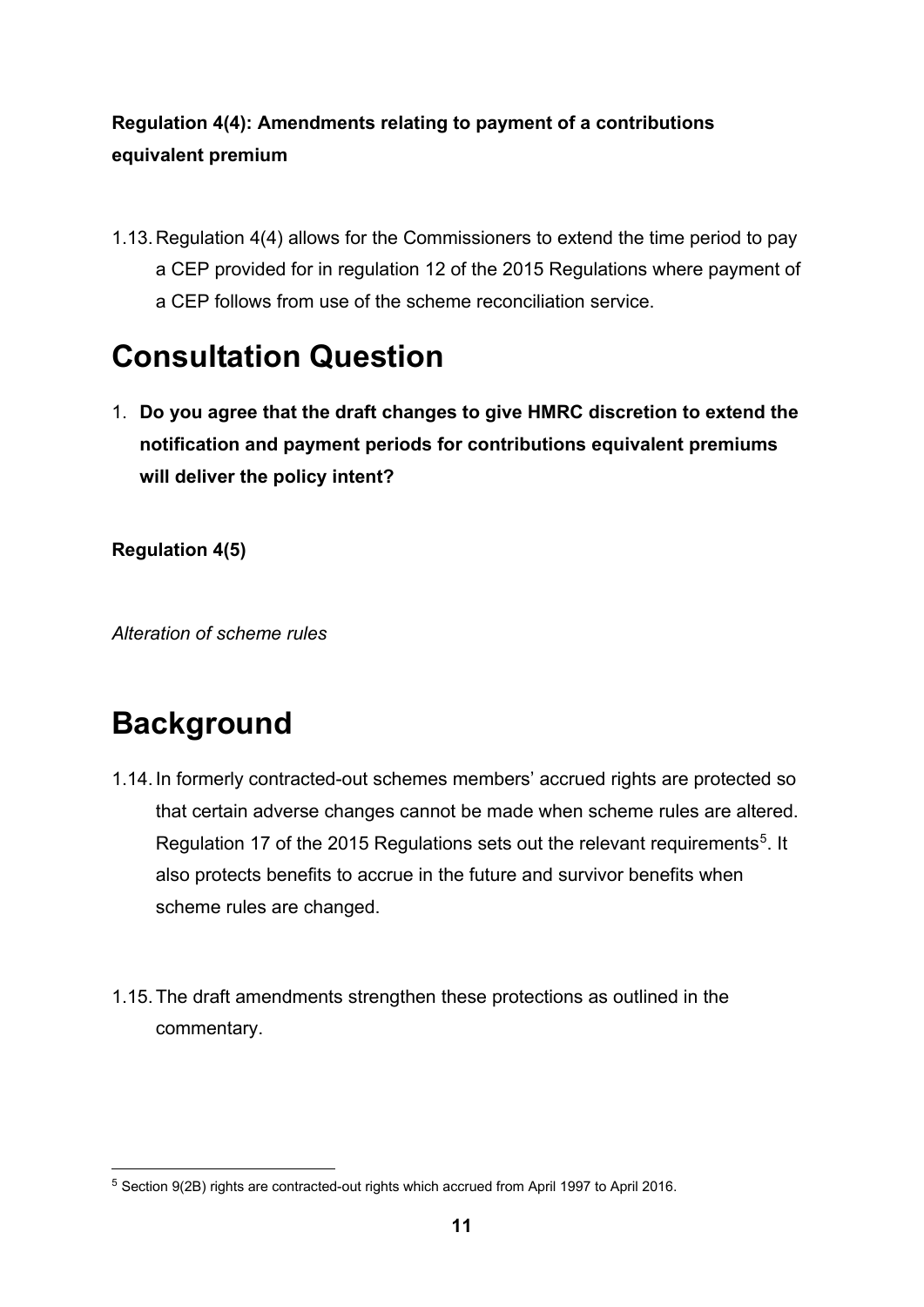# **Commentary**

1.16.Draft regulation 4(5) amends regulation 17 of the 2015 Regulations in two ways. Firstly, by amending the 'after' alteration position in paragraph (1)(a) of regulation 17. Secondly, in paragraph (2) of regulation 17, by requiring both elements (concerning the amount of the pension and the circumstances in which it will be paid) to be satisfied. This increases the requirements in relation to benefits to accrue in the future and survivor benefits, and thus serves the policy intent which is to protect pension benefits, following a change to scheme rules.

## **Consultation Questions**

2. **Do you agree that the proposed changes will now correctly reflect the policy intention as outlined in paragraph 1.14 above?** 

**Regulation 4 (6) - (7): Introduction of the new Bereavement Support Payment and impact on circumstances in which an inheritable Guaranteed Minimum Pension (GMP) must be paid**

# **Background**

- 1.17.Section 17 of the Pension Schemes Act 1993 and regulations 21 and 22 of the Occupational Pension Schemes (Schemes that were Contracted-out) (No 2) Regulations 2015 require that in certain circumstances, usually where a State Bereavement Benefit such as Widowed Parents Allowance, or Bereavement Allowance is payable, an inheritable GMP is also payable to any surviving spouse or civil partner.
- 1.18.From April 2017 these benefits will be replaced by the Bereavement Support Payment ("the BSP"), thereby requiring consequential changes to regulations 21 and 22. Without these changes it would be unclear to *some* pension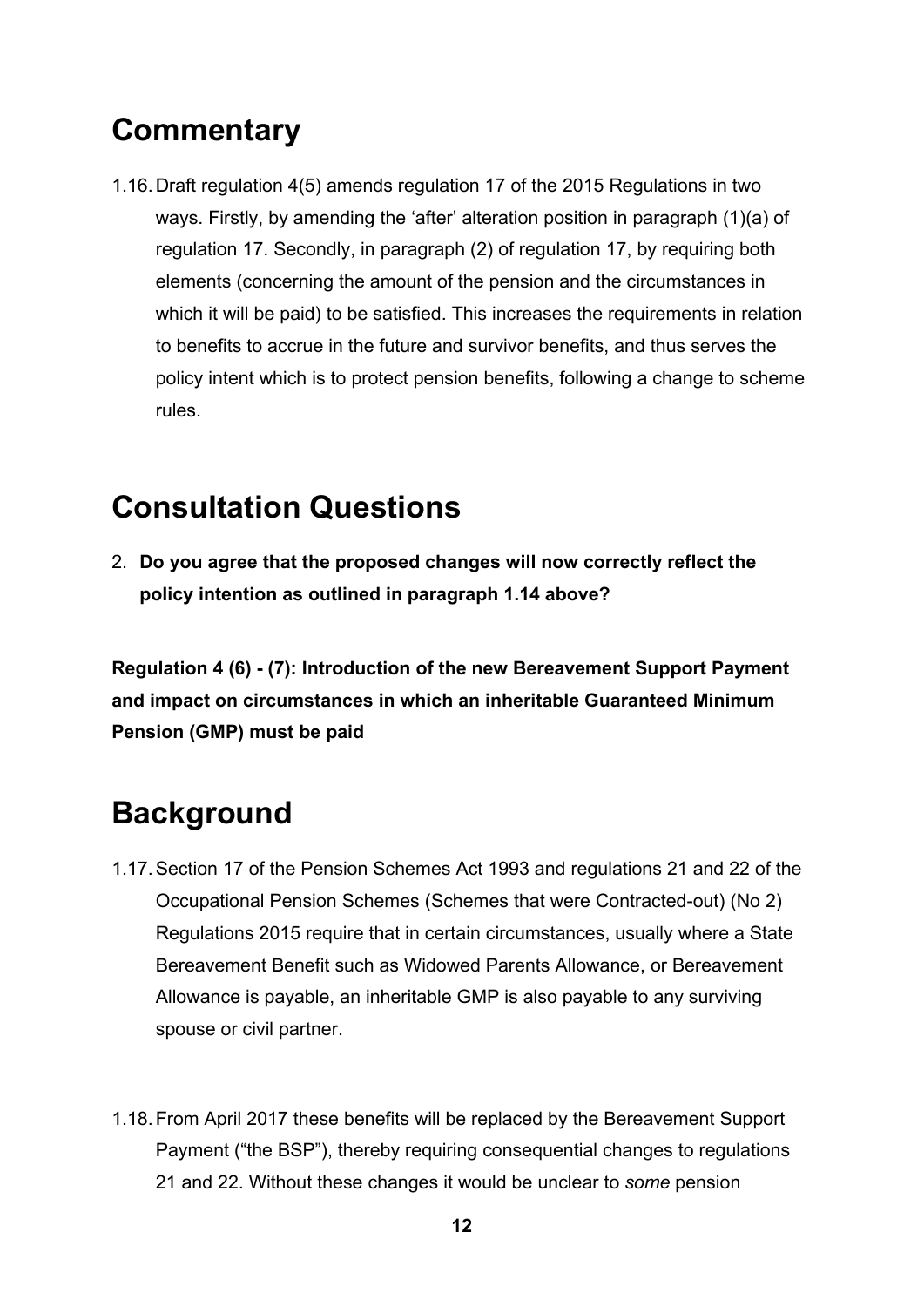schemes whether they are required to pay an inheritable GMP where the survivor is entitled to the BSP or where entitlement to the BSP comes to an end. (We are aware that some pension schemes provide in their scheme rules for an inheritable GMP to be paid regardless of circumstances).

## **Commentary**

- 1.19.Regulation 4(6)-(7) amends regulations 21 and 22 to clarify that an inheritable GMP is payable where the survivor is entitled to the BSP and to continue where the survivor has reached age 45 and BSP ceases to be paid.
- 1.20.Where the member was under age 45 when payment of the BSP ceases, the regulations will continue to require that an inheritable GMP be payable where the survivor is residing with a child or entitled to child benefit in respect of: (i) a child from the relationship; or (ii) a child for whom the earner was entitled to child benefit before the earner's death.

## **Consultation questions**

- 3. **Do you agree that the changes we have made to regulations 21 and 22 make it clear in which circumstances an inheritable GMP should be paid following the introduction of the new BSP?**
- 4. **It would be helpful to know, from your experience, approximately what proportion of schemes are likely to provide an inheritable GMP regardless of the survivor's circumstances (for example as their scheme rules require that this is paid to everyone), and what proportion will provide an inheritable GMP by following the statutory requirements of section 17 of the 1993 Act (for example by checking that the appropriate State benefit is in payment or that the survivor has reached the appropriate age). We believe**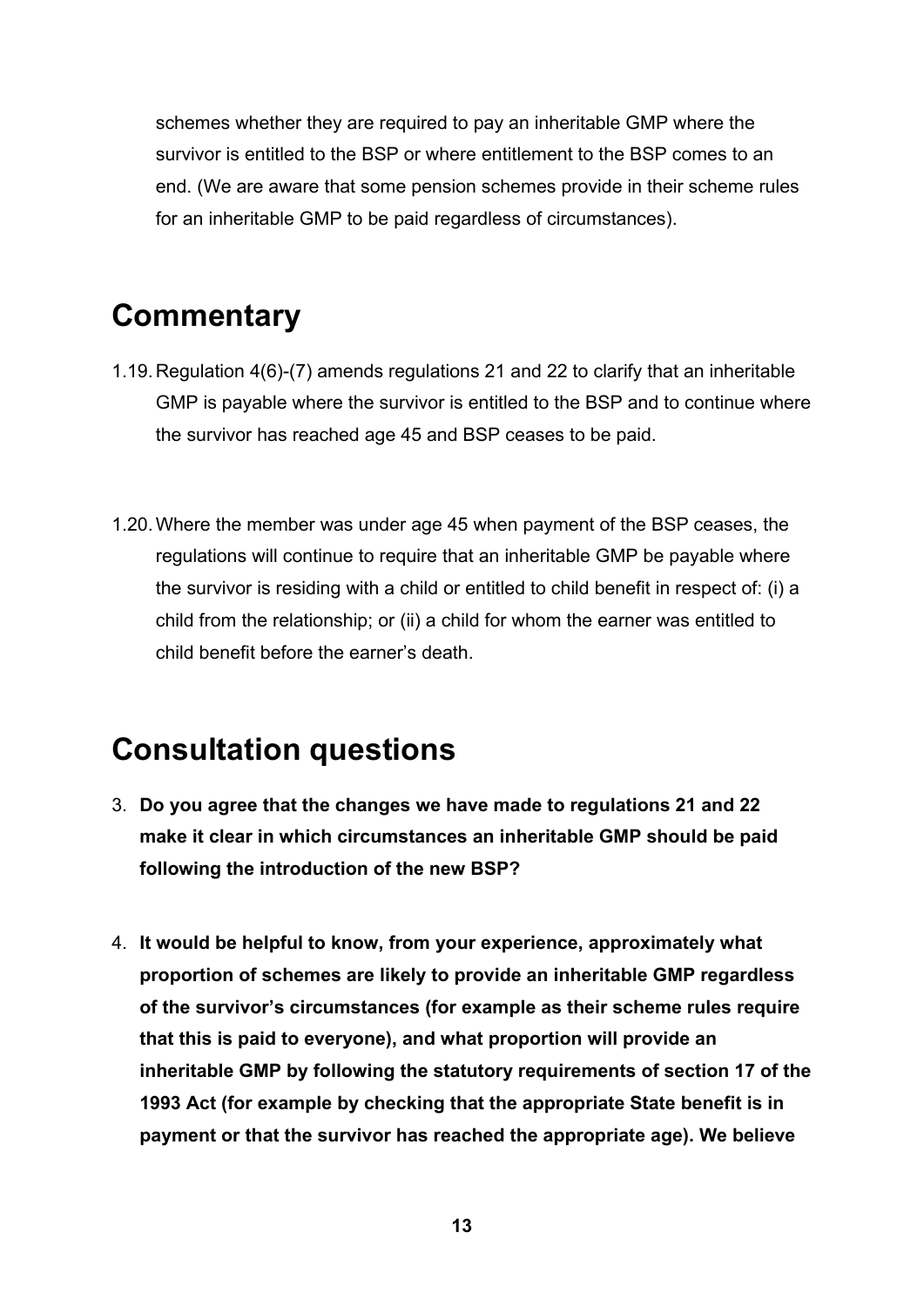**that the latter approach will represent a minority of schemes but we are seeking some quantification:**

- (i) **For a scheme that provides an inheritable GMP regardless of the survivor's circumstances (the former approach), will there be any costs associated with the change to regulations? These costs can be expressed in financial terms or in terms of staff time (e.g. 1 hour for 12 admin staff).**
- **(ii) For a scheme that provides an inheritable GMP by following the statutory requirements for each member (the latter approach), what additional costs might the scheme incur from updating their administrative processes to take account of the change, e.g. changing guidance, making staff aware of the new requirements? These costs can be expressed in financial terms or in terms of staff time (e.g. 1 hour for 12 admin staff).**

**Regulation 4(8): review of fixed rate revaluation of guaranteed minimum pension (GMP) for early leavers**

# **Background**

1.21.Where a member of a formerly contracted out pension scheme leaves the scheme before pensionable age (an "early leaver"), the scheme must revalue their GMP until it becomes payable at pensionable age. Where a scheme has chosen to revalue the GMPs of early leavers using the "fixed rate method", the GMP is revalued each year by the same percentage. The percentage is provided for in legislation<sup> $6$ </sup> by the rate relevant to the time they left the scheme.

<span id="page-14-0"></span><sup>-</sup> $6$  Regulation 24(2) of the Occupational Pension Schemes (Schemes that were Contracted-out) (No 2) Regulations 2015 (2015/1677) and regulation 62 of the Occupational Pensions Schemes (Contracting-out) Regulations 1996 (1996/1172) as saved by the Pensions Act 2014.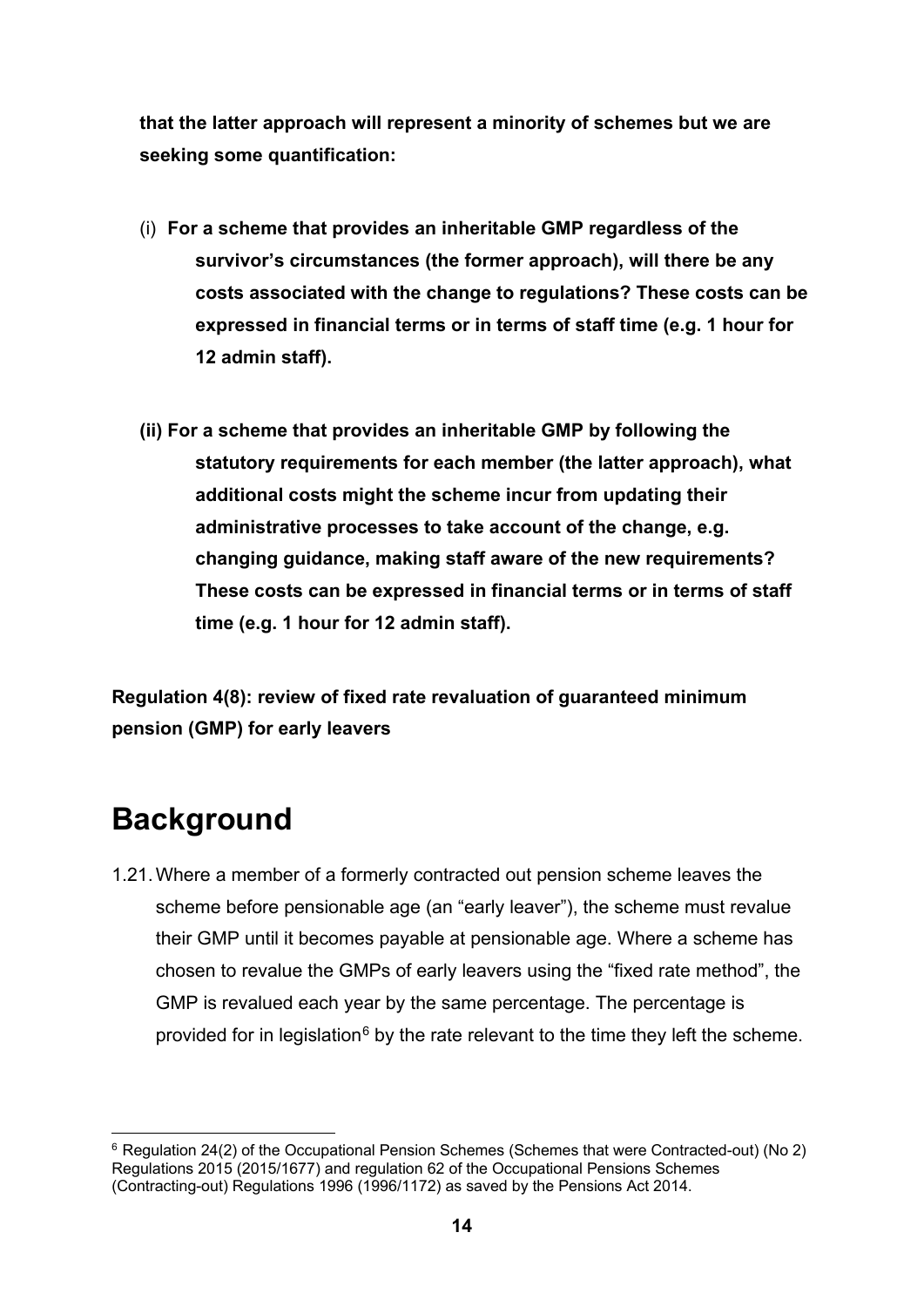1.22.The revaluation rate is reviewed every 5 years and a new rate needs to be applied for those who leave pensionable service on or after 6 April 2017. DWP has always undertaken this review having taken the advice of the Government Actuary's Department (GAD) on the rate that should apply. GAD has prepared the report at **Annex B**.

# **Commentary**

- 1.23.Regulation 4(8) amends regulation 24(2) to apply a new fixed rate percentage for early leavers from 6 April 2017. It is our intention to apply the rate in the GAD report (4%), a rate based on a medium term view on earnings assumptions being applied given the assumption that most individuals leaving pensionable service between 6 April 2017 and 5 April 2022 (when the next review takes place) will be less than 10 years from their GMP age.
- 1.24.The rate, also in accordance with previous reviews, continues to apply a premium of 0.5% for the certainty that employers get from revaluing in line with a fixed rate.

## **Consultation questions**

- 5. **Do you agree with the underlying earnings increase assumption proposed by GAD?**
- 6. **Is it correct to adopt a medium term view on earnings assumptions?**
- 7. **Do you agree that DWP should continue to apply the 0.5% premium for fixing the rate or are there good arguments to remove or adjust the premium?**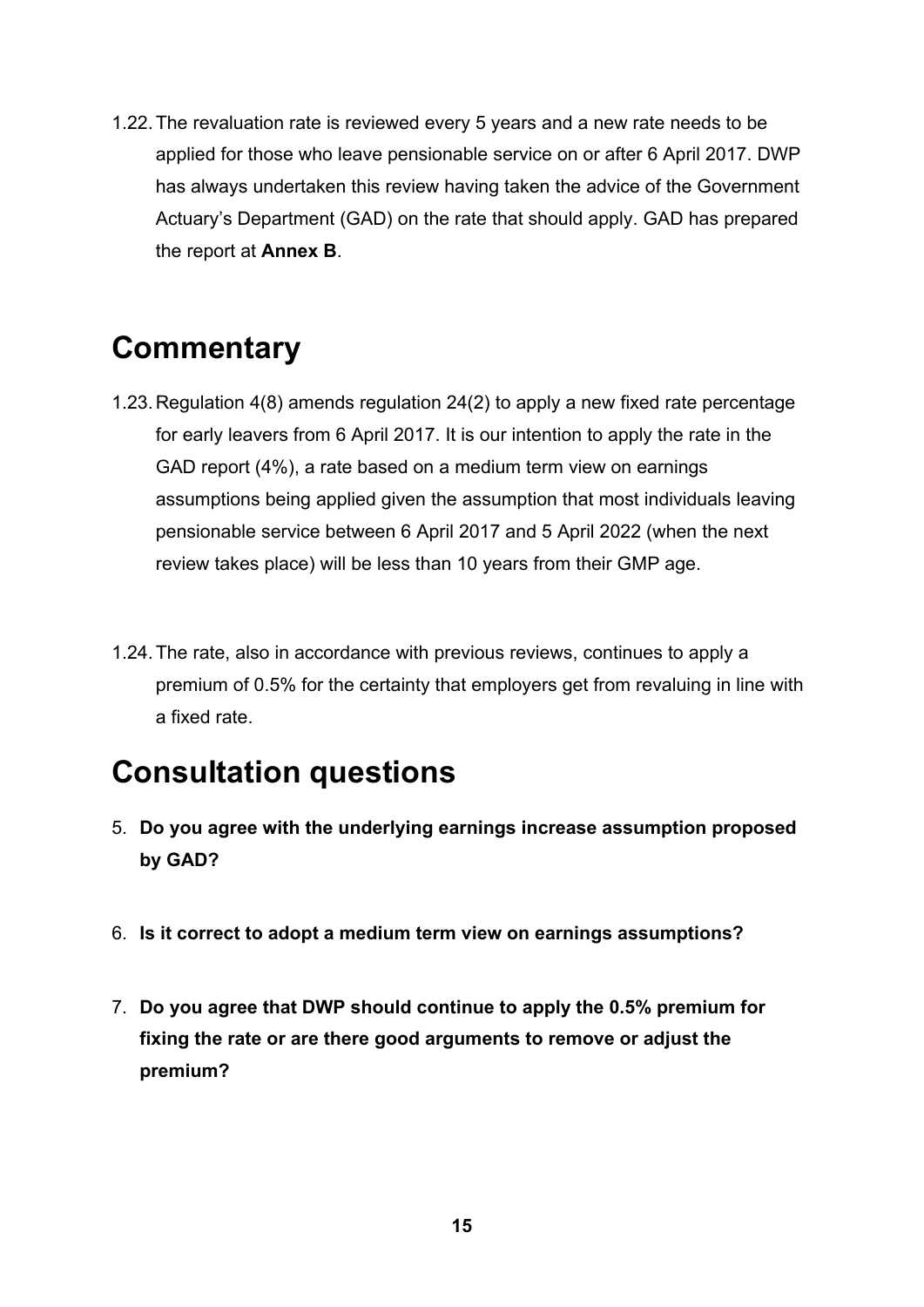### **Provision for Northern Ireland**

### **Regulation 4 (9)-(10)**

1.25.These Regulations include provisions for Northern Ireland which mirror the provisions for England, Wales and Scotland.

## **Commentary**

**Regulation 4(9): Notification of requirement to pay a contributions equivalent premium): Northern Ireland**

- 1.26.Regulation 4(9) replicates the provisions relating to the notification of a CEP as a result of scheme reconciliation service, and as they apply to England, Wales and Scotland.
- 1.27.For commentary on regulation 4(9), see commentary on regulation 4(3).

## **Regulation 4(10): Payment of a contributions equivalent premium: Northern Ireland**

1.28.Regulation 4(10) replicates the provisions relating to the payment of a CEP as a result of the scheme reconciliation service, as they apply to England, Wales and Scotland. For an explanation of regulation 4(10), see commentary on regulation 4(4)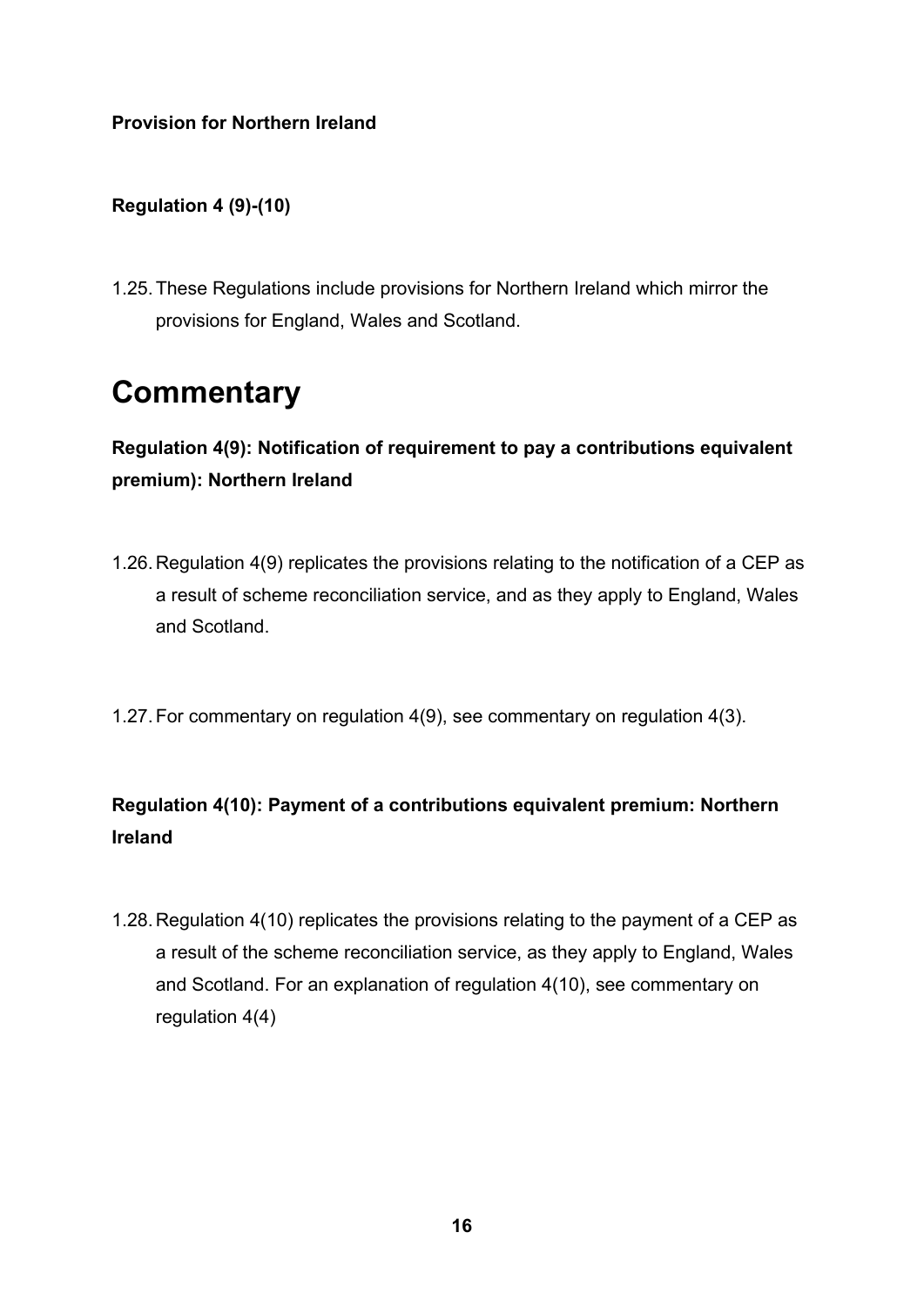# <span id="page-17-0"></span>Chapter 2: Reviews

## **Introduction**

2.1. This chapter considers two areas of contracting out where the Department has committed to review legislation. It looks specifically at the Occupational and Stakeholder Pension Schemes (Miscellaneous Amendments) Regulations 2013 – "the 2013 Regulations", and the transitional arrangements that were put in place following the abolition of defined contribution contracting-out in April 2012. Our purpose in reviewing is to determine whether or not the arrangements put in place are effective and the policy aim is still valid. The chapter sets out the context in which the provisions were made. Stakeholders' comments will help inform the reviews.

## **Review No. 1: The Occupational and Stakeholder Pension Schemes (Miscellaneous Amendments) Regulations 2013 – "the 2013 Regulations"**

2.2. The Department committed to review regulations 3 and 4 of the 2013 Regulations<sup>7</sup>.

**Regulation 3. Amendment of the Occupational Pension Schemes (Contractingout) Regulations 1996**

# **Background**

2.3. From 6 April 1997 contracted out pension schemes had to meet a statutory test in relation to benefits from the scheme - the Reference Scheme Test  $(RST)^8$  $(RST)^8$  -

<sup>-</sup><sup>7</sup> Explanatory Memorandum to the 2013 regulations -

<span id="page-17-1"></span>http://www.legislation.gov.uk/uksi/2013/459/pdfs/uksiem\_20130459\_en.pdf

<span id="page-17-2"></span><sup>&</sup>lt;sup>8</sup> Since 6 April 1997 schemes have been required to satisfy a test of overall scheme quality in respect of future service – the reference scheme test.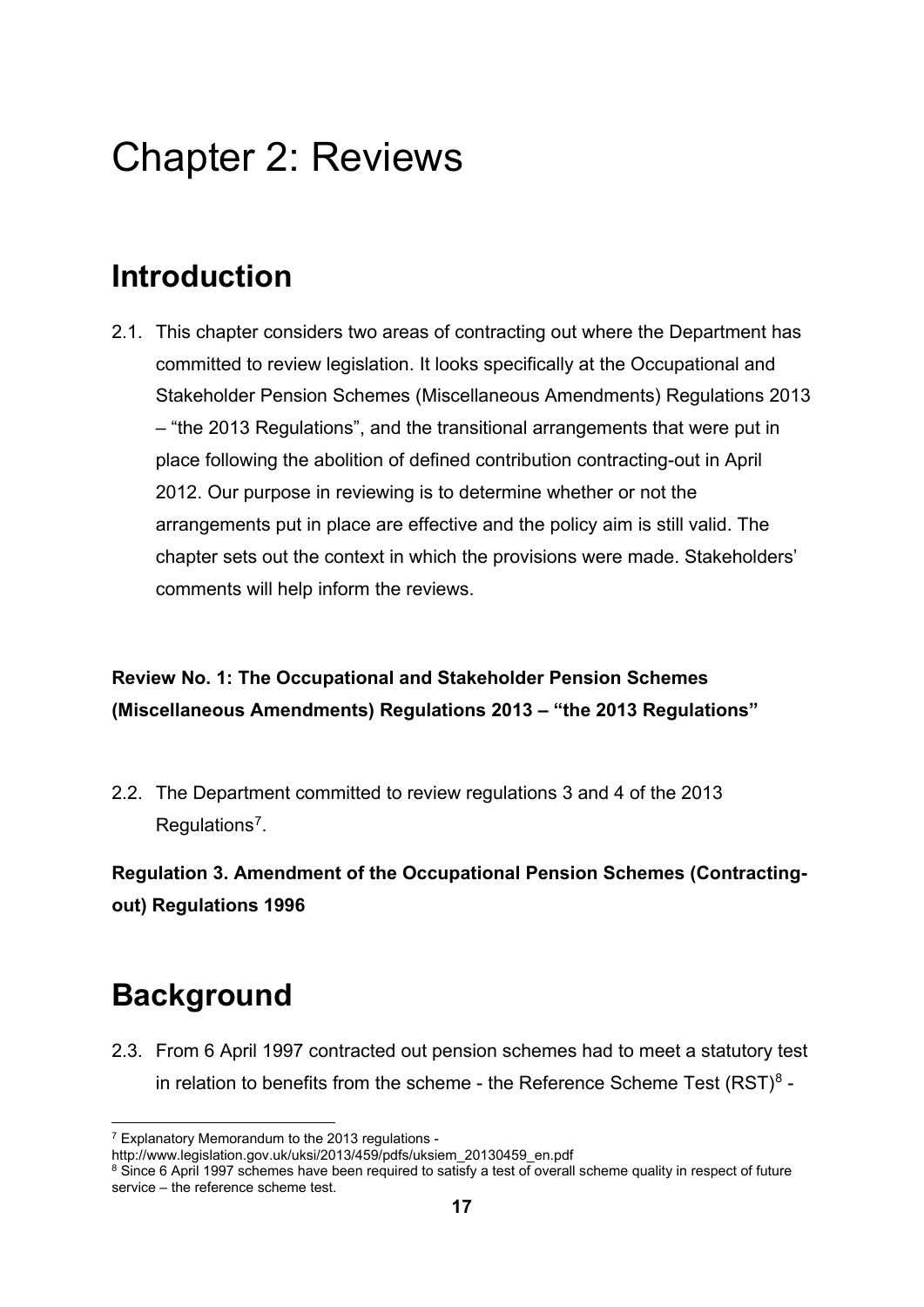carried out every three years by an actuary. In relation to schemes that ceased to contract out, the policy aim is to ensure that member's accrued rights are not reduced when a scheme changes its rules. Certain legislative safeguards are placed on those schemes to ensure that accrued rights are not affected. One requirement is that any scheme rule changes that take place after the scheme has ceased to contract-out must not affect the members' rights accrued while the scheme was contracted-out; any changes to accrued rights must still meet the RST. The scheme actuary is required to certify that this is the case before the scheme rule is changed. The requirements that schemes had to follow were set out in the Occupational Pension Schemes (Contracting-out) Regulations 1[9](#page-18-0)96 $9$  ("the 1996 Regulations").

- 2.4. Industry stakeholders told us it was not possible to provide the certification set out in the legislation because the RST is prospective, looking at the coming three years, so cannot be applied to a past period. Another concern was that pension schemes generally would not hold the relevant historical data to provide the certification. Schemes also said that in attempting to meet the legislative requirements, pension schemes had to seek and pay for additional legal advice and, in doing so, incurred delays to making changes to scheme rules.
- 2.5. So, in order to address these issues, changes were made to the legislation. Regulation 3 amended regulation 42 of the 1996 Regulations, providing clarification of the policy intent for the actuary responsible for assessing the effect of proposed scheme rule changes on the benefits payable to members. The amendment enabled the actuary to undertake suitable tests of the effect of any proposed rule changes to contracted-out rights accrued and future accruals. In relation to the latter, the test remained the RST.
- 2.6. In relation to amendments to accrued contracted-out rights, the RST is not appropriate. Regulation 3 meant that retrospective scheme rule changes cannot proceed if a member's accrued contracted-out rights were replaced with a money purchase benefit and would - or might - result in a reduction of

<span id="page-18-0"></span><sup>&</sup>lt;u>.</u> <sup>9</sup> http://www.legislation.gov.uk/uksi/1996/1172/contents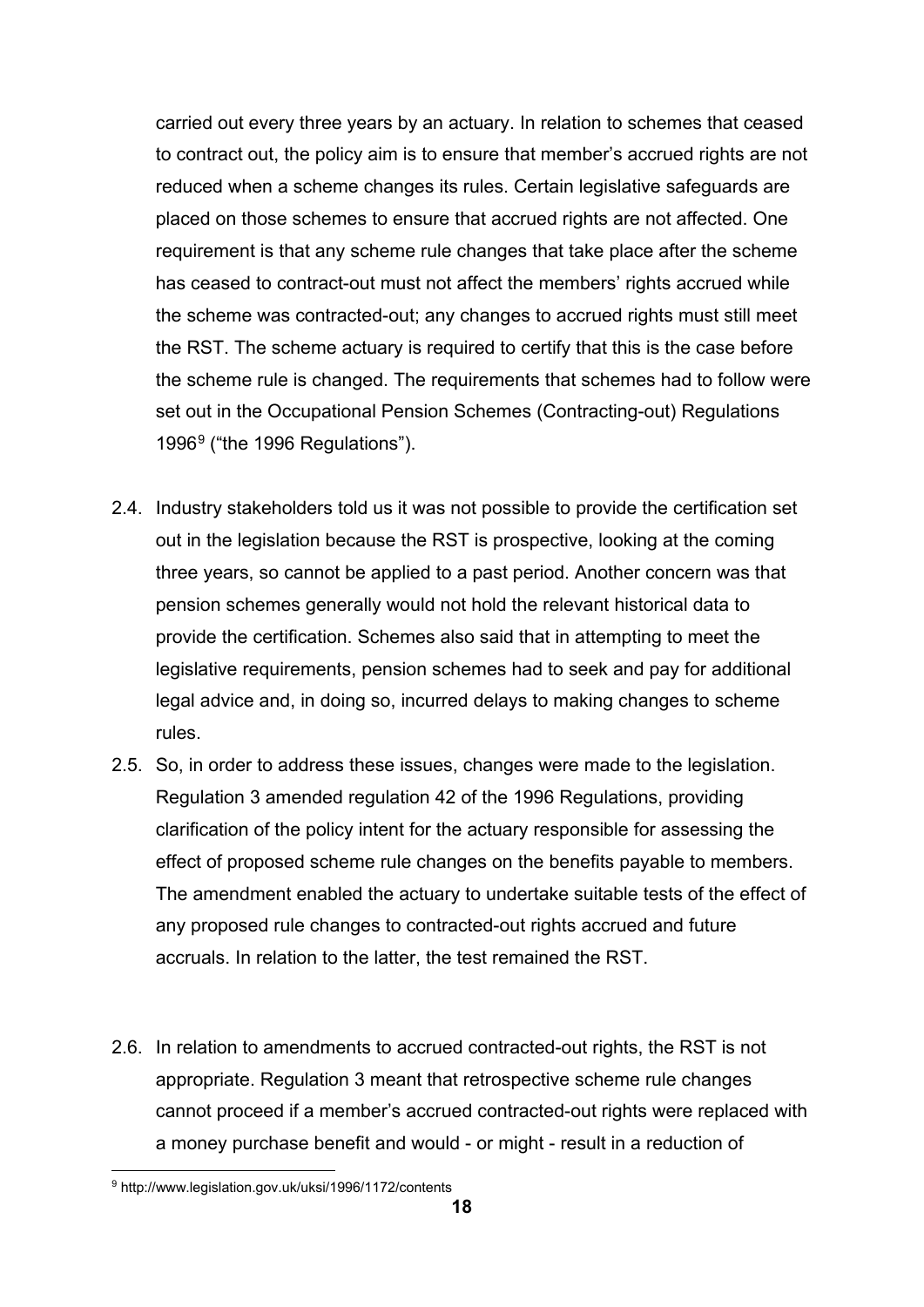pension payment. Neither could a rule change take place which might adversely affect a member's accrued rights unless the actuarial equivalence test set out in section 67 of the Pensions Act 1995<sup>[10](#page-19-0)</sup> is met (that is the change would have little effect on the overall value of the pension benefits). There was also a new requirement to preserve the value of survivors' benefits, and the circumstances in which benefits are payable to survivors.

- 2.7. Regulation 42, which regulation 3 amended, has now been incorporated into regulation 17 of the 2015 Regulations. In relation to the review, we are aware that stakeholders have already raised some issues relating to regulation 3, specifically:
	- That it could potentially result in more generous benefits being provided by the altered scheme than were originally provided in the scheme in accordance with the RST; and

̵Certification of changes by the actuary.

The first issue is considered in Chapter 1 of this consultation – see paragraph 1.14. The second needs further development work and any changes to the legislation would be not be implemented before autumn 2017.

# **Consultation question**

8. **Do you have any concerns relating to regulation 3 of the 2013 Regulations which the Department is not already aware of?**

<span id="page-19-0"></span><sup>&</sup>lt;u>.</u> <sup>10</sup> http://www.legislation.gov.uk/ukpga/2004/35/section/262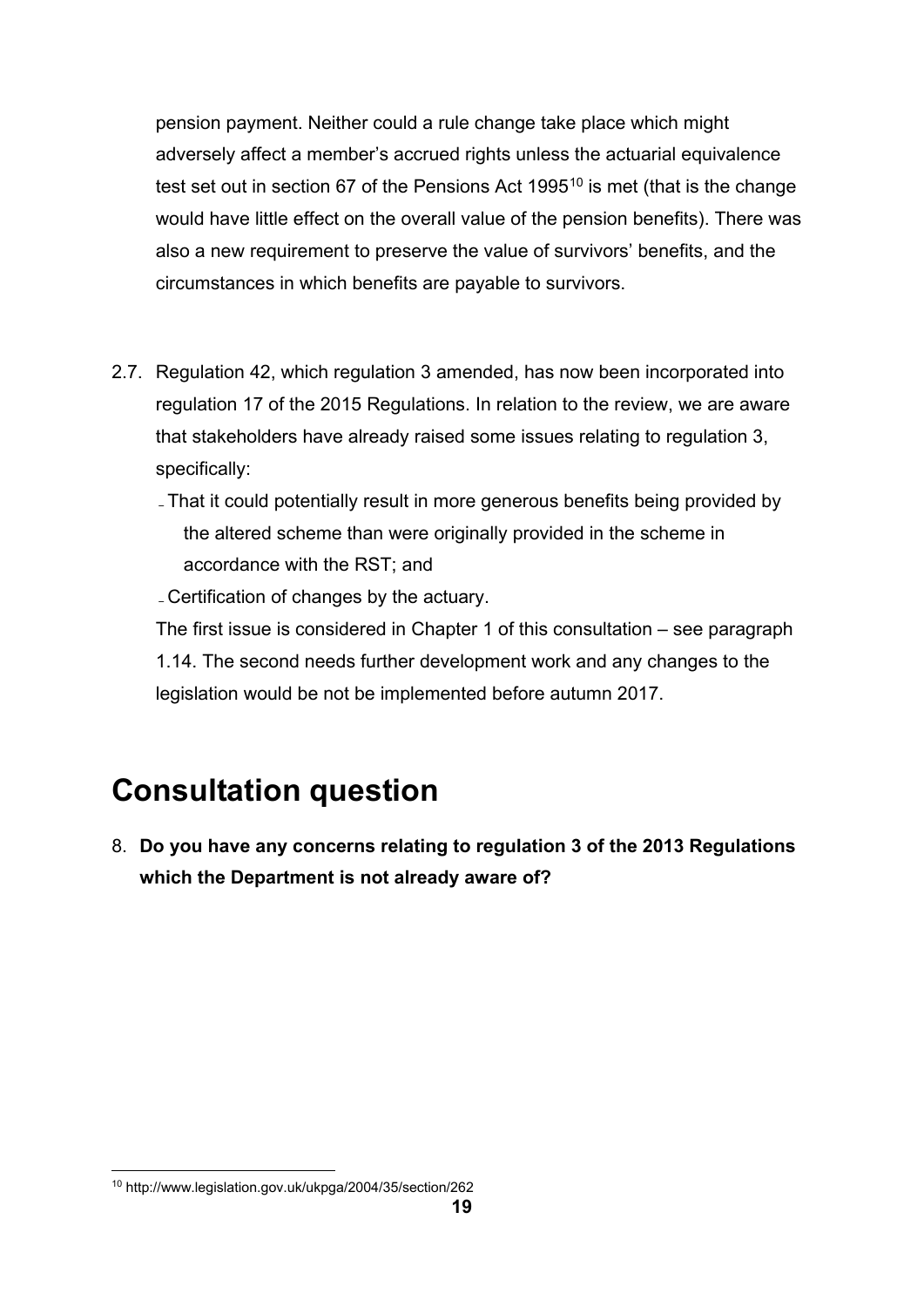**Regulation 4. Amendment of the Contracting-out (Transfer and Transfer Payment) Regulations 1996** 

# **Background**

2.8. Where the accrued rights in a defined benefit pension scheme do **not** include contracted-out rights, legislation permits a bulk transfer of a member's rights to another defined benefit scheme without member consent provided the employers involved in the transfer are "connected" - broadly:

̵The two schemes must apply to employment with the same employer, or

̵Where the schemes apply to employment with different employers, the proposed transfer must be a bulk transfer of members, and the employers must be either involved in a takeover or merger, or be part of the same group of companies.

Where the rights include contracted-out rights, the transfer (at that time) must also be to a receiving scheme which is an active contracted-out scheme.

2.9. Stakeholders informed us that the legislation governing these types of bulk transfers was inconsistent, causing additional administrative cost and burdens for schemes wanting to consolidate pension provision. There was also uncertainty whether bulk transfers could take place between schemes where both schemes have the same sponsoring employer, but one scheme has no active members. Consequently, we made changes to the Contracting-out (Transfer and Transfer Payment) Regulations 1996[11](#page-20-0) by virtue of regulation 4 of the Occupational and Stakeholder Pension Schemes (Miscellaneous Amendments) Regulations 2013.

### **Regulation 4**

2.10. Regulation 4 made changes to remove this inconsistency and alleviate administrative burdens. Stakeholders, however, have since alerted us to a

<span id="page-20-0"></span><sup>&</sup>lt;u>.</u> <sup>11</sup> http://www.legislation.gov.uk/uksi/1996/1462/contents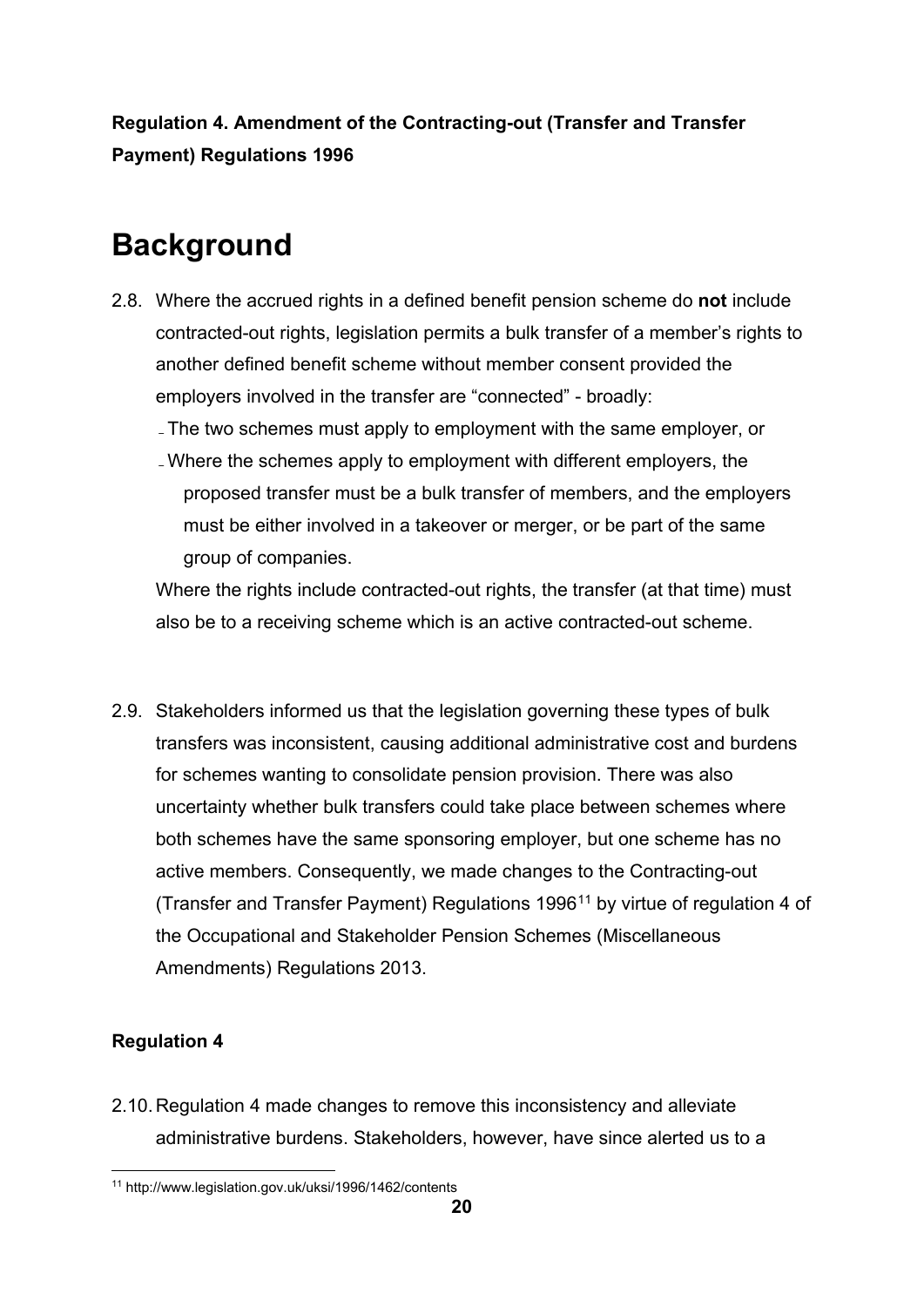further problem with bulk transfers without member consent to schemes that have never been contracted-out. Their concern is how such transfers can take place now that contracting-out has ended. Before contracting-out was abolished if a scheme wished to receive a bulk transfer but could not because, as the receiving scheme, it had never been contracted out, it could adopt a workaround by becoming contracted-out for a short period, thereby becoming a formerly contracted-out scheme. With the ending of contracting-out, schemes are no longer able to use this workaround. Some stakeholders have asked whether, because the workaround is no longer possible, we could make changes to enable this type of transfer to take place. We are working with stakeholders on this issue but any changes to legislation will not be introduced before autumn 2017.

# **Consultation question**

9. **Apart from the issues mentioned, do you have any concerns about regulation 4 and bulk transfer arrangements?**

**Review No. 2: Abolition of Contracting-out on a defined contribution basis**

# **Background**

2.11.The Department introduced secondary legislation providing a detailed framework for the abolition of defined contribution (DC) contracting-out in 2012. The legislation includes provision for transitional arrangements that are necessary for administrative 'tidying-up' of 'late' National Insurance rebates.<sup>[12](#page-21-0)</sup> The impact assessment accompanying the legislation committed the Department to reviewing the transitional provisions.<sup>13</sup>

<span id="page-21-0"></span><sup>-</sup><sup>12</sup> Part 2 of The Pensions Act 2007 (Abolition of Contracting–out for Defined Contribution Pension Schemes (Consequential Amendments) (No 2) Regulations 2011 -

http://www.legislation.gov.uk/uksi/2011/1724/contents/made

<span id="page-21-1"></span><sup>13</sup> http://www.legislation.gov.uk/uksi/2011/1724/impacts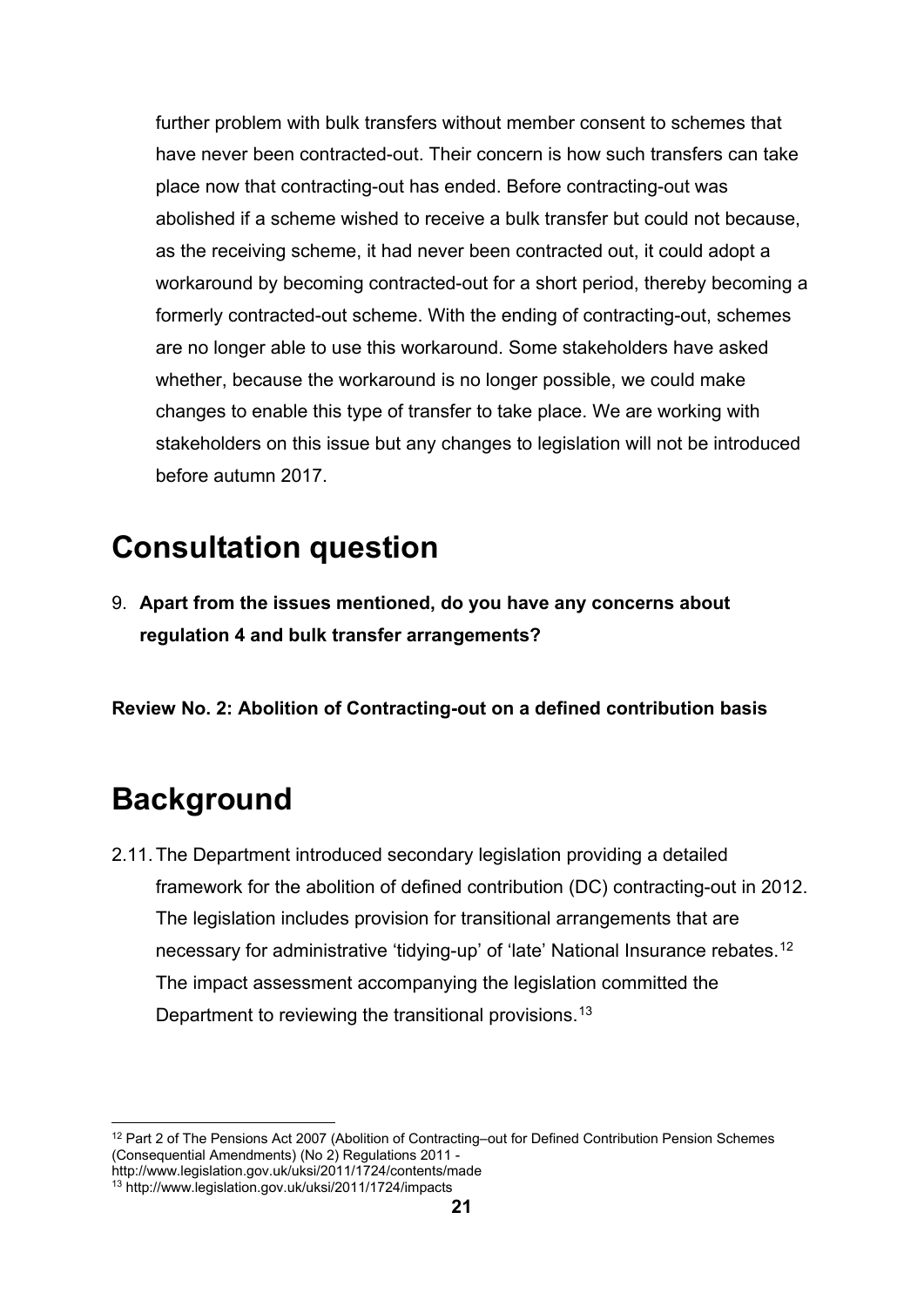- 2.12.National Insurance (NI) rebate payments were made by HM Revenue & Customs (HMRC) to contracted-out DC schemes at the end of each tax year by automated payments. From time to time, HMRC needs to amend an individual's NI record because of changes notified after the end of a tax year – for example, an error in the amount of earnings paid to an employee in an earlier tax year is identified or an incorrect date of birth. These adjustments to the NI records can sometimes result in an additional contracted-out rebate payment (or overpayment) becoming due to a scheme. Analysis shows that the bulk of late rebate payments fall to be paid in the three tax years following the tax year to which the rebate relates. The transitional arrangements ensure that adjustments to rebates for periods prior to April 2012 are paid to individuals' pension schemes up to April 2015 by an automated process. Following the end of the 3 year transitional period, the intention was for payment to be made from 6 April 2015 to individuals, subject to a minimum amount. The minimum amount (£15) is the limit below which HMRC will not make a rebate payment. It corresponds broadly to HMRC meeting the cost of paying the rebate clerically.
- 2.13.The Department committed to review the transitional arrangements in 2013 but on further reflection we considered this timescale too short and a longer period would be needed to understand better the impacts. HMRC report that there have been no issues relating to payments to schemes. In relation to payments to individuals, HMRC report that due to a technical problem, there has been a delay in making such payments. However, the problem has been rectified and HMRC expect payments to begin shortly.

## **Consultation questions**

10. **Are there any issues that you think the Department needs to be aware of in relation to the transitional arrangements?**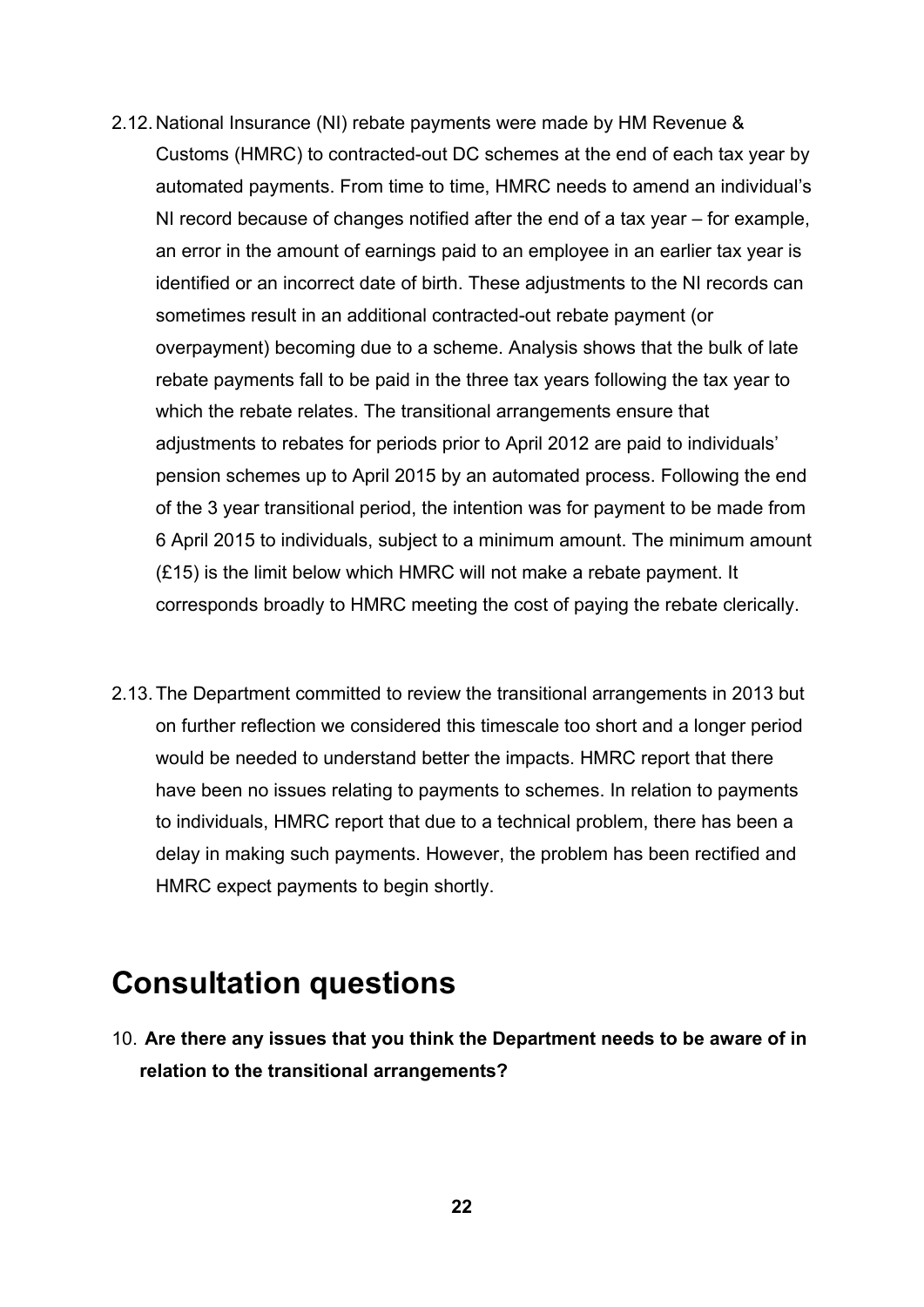# <span id="page-23-0"></span>Chapter 3: GMP Equalisation

# **Consultation on a new methodology for equalising pensions for the effect of GMPs**

## **Introduction**

- 3.1. In January 2012 DWP published draft regulations for consultation. These draft regulations amended the Equality Act 2010 by removing the need for a comparator to be required to provide equal pension benefits. The industry had also asked for guidance on a standard methodology for equalisation, so draft guidance was published alongside the draft regulations.
- 3.2. However, because of concern from the industry that the proposed methodology would be particularly onerous to implement, the Government withdrew the draft regulations whilst DWP investigated with the pensions industry whether equalising pensions for the effect of unequal GMPs might be achieved through a less onerous process that would be acceptable to both the Government and to the pensions industry. We are aware that since then pension schemes have been awaiting further advice from DWP on equalisation.
- 3.3. Following the withdrawal of the regulations, in 2013 a working group was set up comprising of leading practitioners from across the industry. The remit of the group is to establish whether GMP conversion would allow schemes to provide equal pension benefits, but without imposing overly onerous burdens on those schemes. The purpose of this consultation is to provide an update on the work that has been taking place within the working group and to seek views on a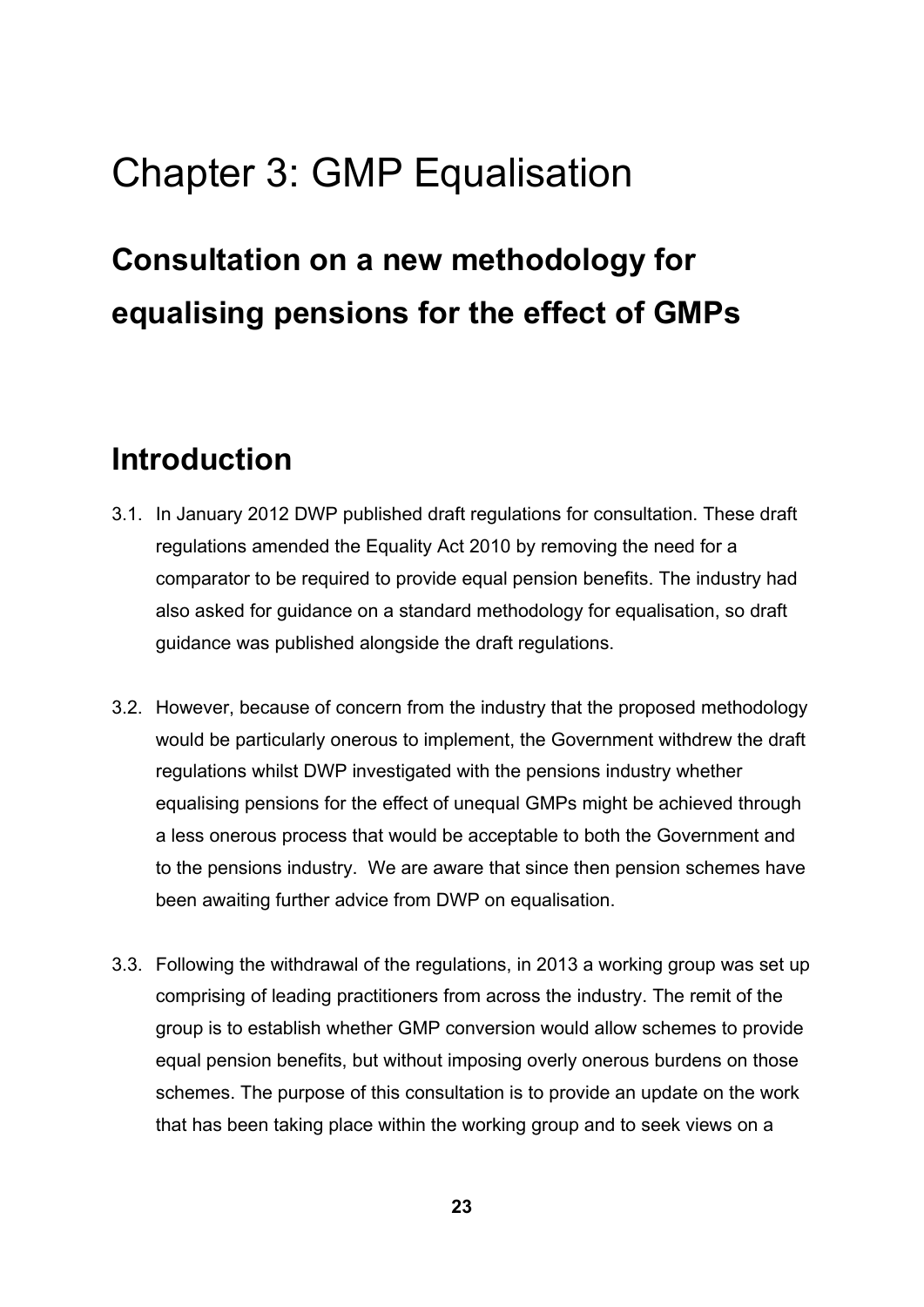new proposed methodology for achieving equal pensions through GMP conversion.

- 3.4. The group have investigated various methods by which schemes might achieve equal pensions. The proposed method involves a one-off calculation and actuarial comparison of the benefits a man and woman would have, with the greater of the two converted into an ordinary scheme benefit under sections 24A to 24H of the Pension Schemes Act 1993.
- 3.5. In tandem with this and to address calls from the industry that the GMP conversion legislation does not work in certain respects, the group has come up with a number of suggested amendments to the primary legislation on which we will also be seeking views. Further detail on the proposed methodology and the proposed changes to legislation are provided later in this consultation.
- 3.6. The consultation also seeks to clarify the position on the requirement to provide equal pensions following the UK's decision to leave the EU.

# **Background**

- 3.7. On 17 May 1990 the Court of Justice of the European Union ruled that occupational pensions were a form of deferred pay. As such, Article 157 of the Treaty on the Functioning of the European Union applies, and it is unlawful to discriminate between men and women in relation to occupational pensions (the *Barber* judgment). It was subsequently decided by that Court that the *Barber*  judgment applied to any pension that accrued from the date of the judgment going forward.
- 3.8. The Government reflected this judgment in domestic legislation Section 62 of the Pensions Act 1995. That section imported an equal treatment rule into a scheme, requiring any rule that treated one sex less favourably than another to be read as though it did not treat that sex less favourably. The obligations on schemes formerly contained in section 62 of the Pensions Act 1995 have since been replaced by equivalent provisions in the Equality Act 2010.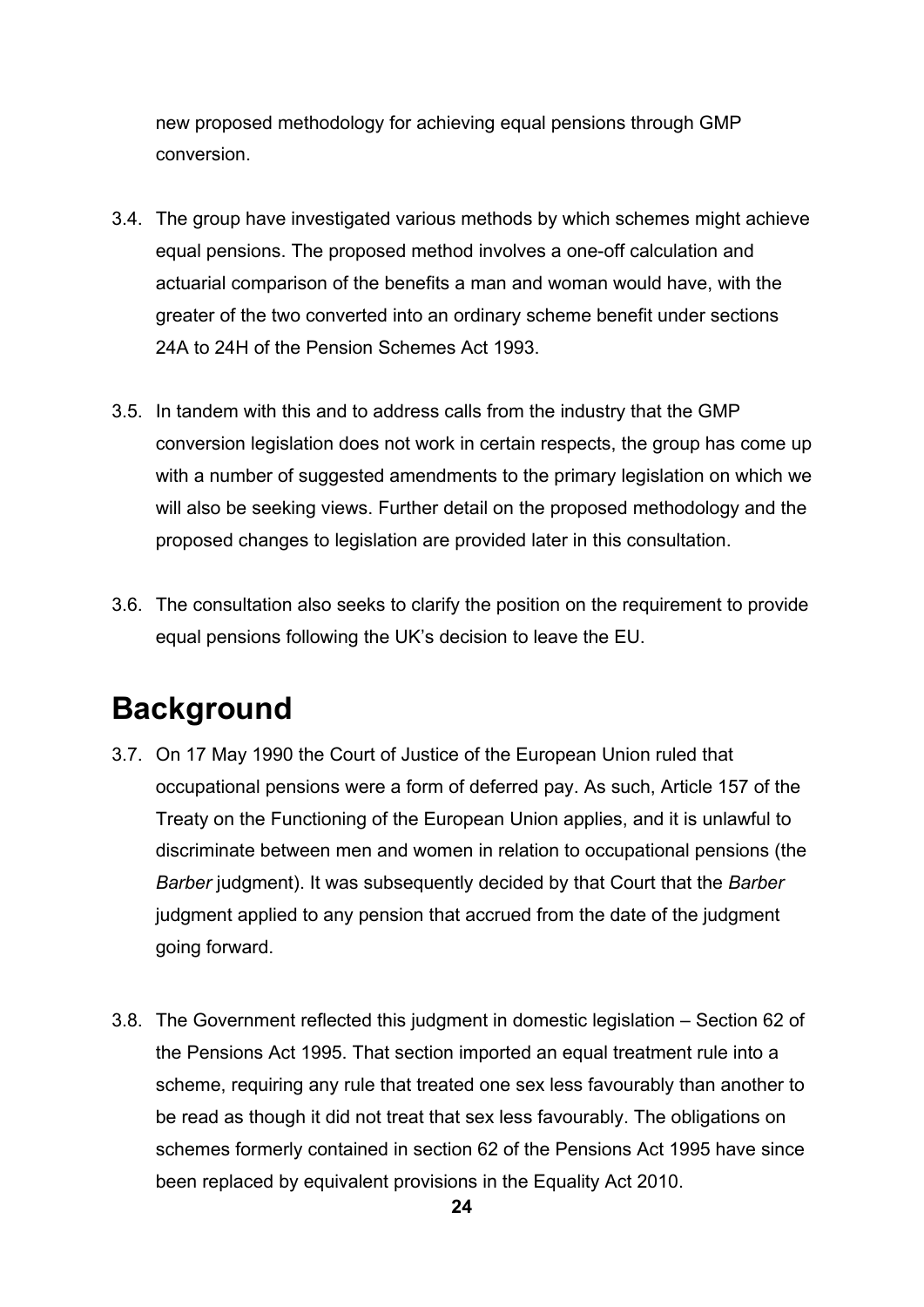3.9. In line with equal pay requirements, these equal treatment rules applied only where there was an opposite sex comparator: an individual of the opposite sex who is in like work, or work rated as equivalent, who was treated more favourably.

#### **The Guaranteed Minimum Pension (GMP)**

- 3.10.The GMP is the minimum pension that a scheme that was contracted out of the Additional State Pension between 6 April 1978 and 5 April 1997 has to provide to its members. GMP rules were abolished for post 5 April 1997 contracted out service. However past accruals remain subject to them and a scheme must still provide a pension at least as good as the GMP for any time a person was a member of that scheme, up to and including 5 April 1997.
- 3.11. Legislation requires GMPs to be determined on an unequal basis: under the Pension Schemes Act 1993 ("PSA93"), a woman's GMP accrues at a greater rate than that of a man in recognition that a woman's working life for State pension purposes was five years shorter than that of a man. As a result, where a woman and a man have an identical work history, the woman's overall GMP will be greater than that of the man.
- 3.12.As a woman is also entitled to receive her GMP at an earlier age (age 60) than a man is entitled to receive his (age 65), further differences can arise for a GMP in payment. This is through the operation of the revaluation provisions of PSA93 applicable up to this GMP pension age and of the indexation provisions of PSA93 after GMP pension age. Whilst the rates of revaluation or indexation do not differ on the basis of sex, a woman will be entitled to indexation in periods during which a man is entitled to revaluation, due to the differing GMP pension ages, and the rate of indexation differs from the rate of revaluation.
- 3.13.The requirement that GMPs are calculated and paid on an unequal basis flows through to result in an inequality of the overall scheme pension in payment.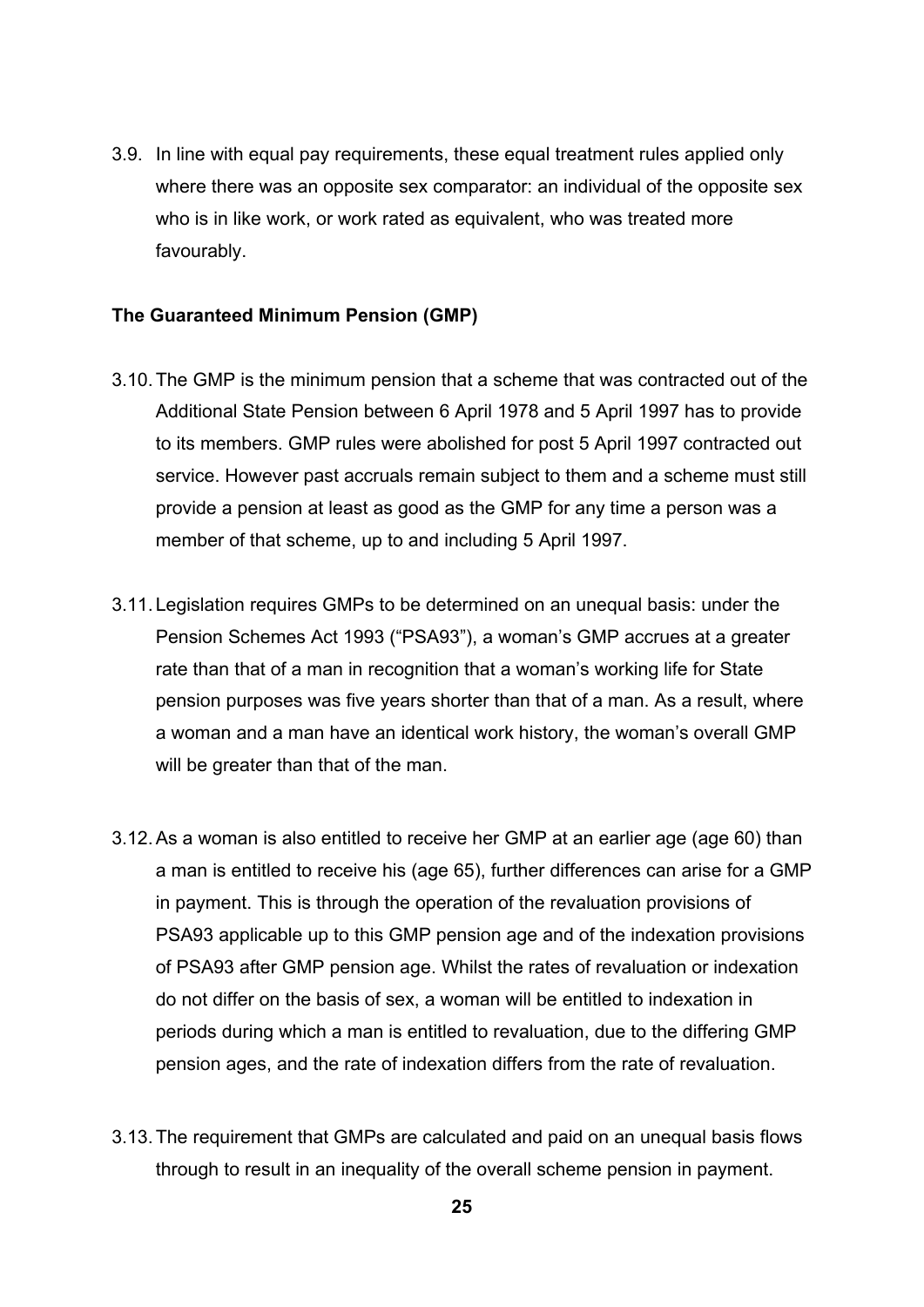This is compounded by the requirements for preservation, revaluation and antifranking legislation in PSA93 that benefits above GMP ("excess benefits") be determined with reference to this unequal GMP and the fact that revaluation and indexation provided on the excess benefit can and usually differs to that on the GMP element (depending on the legislation and the rules of the scheme).

- 3.14.As a result, it can become far from clear which sex receives the greater total scheme benefit. It is also possible for the position to change over the course of a lifetime so that an individual who is advantaged on the basis of sex when the GMP is first paid becomes disadvantaged later. In other words, which sex is advantaged may fluctuate over the course of a lifetime.
- 3.15.Successive Governments have maintained the position that schemes are under an obligation to equalise overall scheme benefits accruing from 17 May 1990 including, in respect of accruals from 17 May 1990 to 5 April 1997, any inequality resulting from the GMP rules, where an opposite sex comparator existed in the scheme.

### **The Allonby judgment**

- 3.16.Since *Barber* the Court of Justice of the European Union has reconsidered the issue of equal treatment between the sexes in a line of case law including the case of *Allonby*. The Government understands the Court's conclusion in those cases to mean that, as inequality resulting from the GMP rules results from state legislation, the requirement to remove any unfavourable treatment resulting from those rules *is not subject to the requirement that an opposite sex comparator exists*.
- 3.17.Following the Allonby judgement, in 2012 DWP published draft regulations for consultation. These draft regulations amended the Equality Act 2010 by removing the need for a comparator to be required to provide equal pension benefits. The industry had also asked for guidance on a standard methodology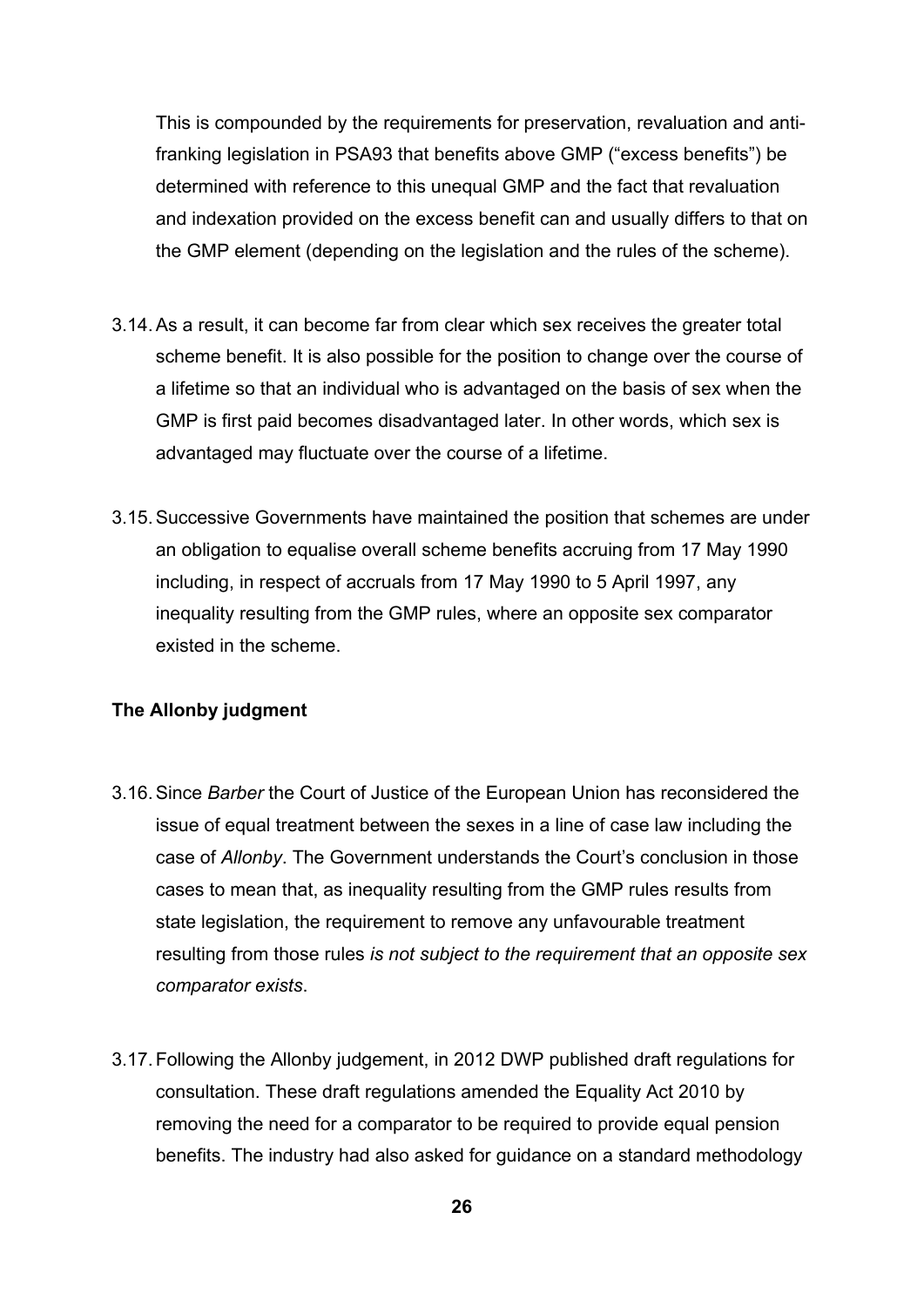for equalisation, so draft guidance was published alongside the draft regulations. The method proposed by DWP required schemes to compare on a year by year basis the position of a male against a female and pay the better of the two.

- 3.18.However, this methodology was not well received by the industry. They pointed out that the approach would not only be administratively expensive, but would also result in both men and women receiving equalised pensions that would be higher than either a man or a woman would otherwise have received.
- 3.19.Sympathetic to the industry's concerns, the Minister for Pensions at the time then decided to withdraw the draft regulations whilst DWP investigated with the pensions industry whether equalising pensions for the effect of unequal GMPs might be achieved through a less onerous process that would be acceptable to both the Government and to the pensions industry.

### **The Guaranteed Minimum Pension (GMP) conversion working group**

3.20. In 2013 a working group was set up comprising leading practitioners from across the industry. The remit of the group is to see how the GMP conversion process might be used to equalise scheme benefits for the effects of unequal GMPs, and to seek a solution that would allow schemes to provide equal benefits, but without imposing overly onerous burdens on those schemes.

### **Proposed methodology**

3.21.The Government is aware that there are challenges as to how schemes should amend their benefits in order to equalise where a GMP entitlement exists. It wants to offer as much help to pension schemes as is possible and therefore is putting forward a new possible method of equalising pensions that schemes could choose to use.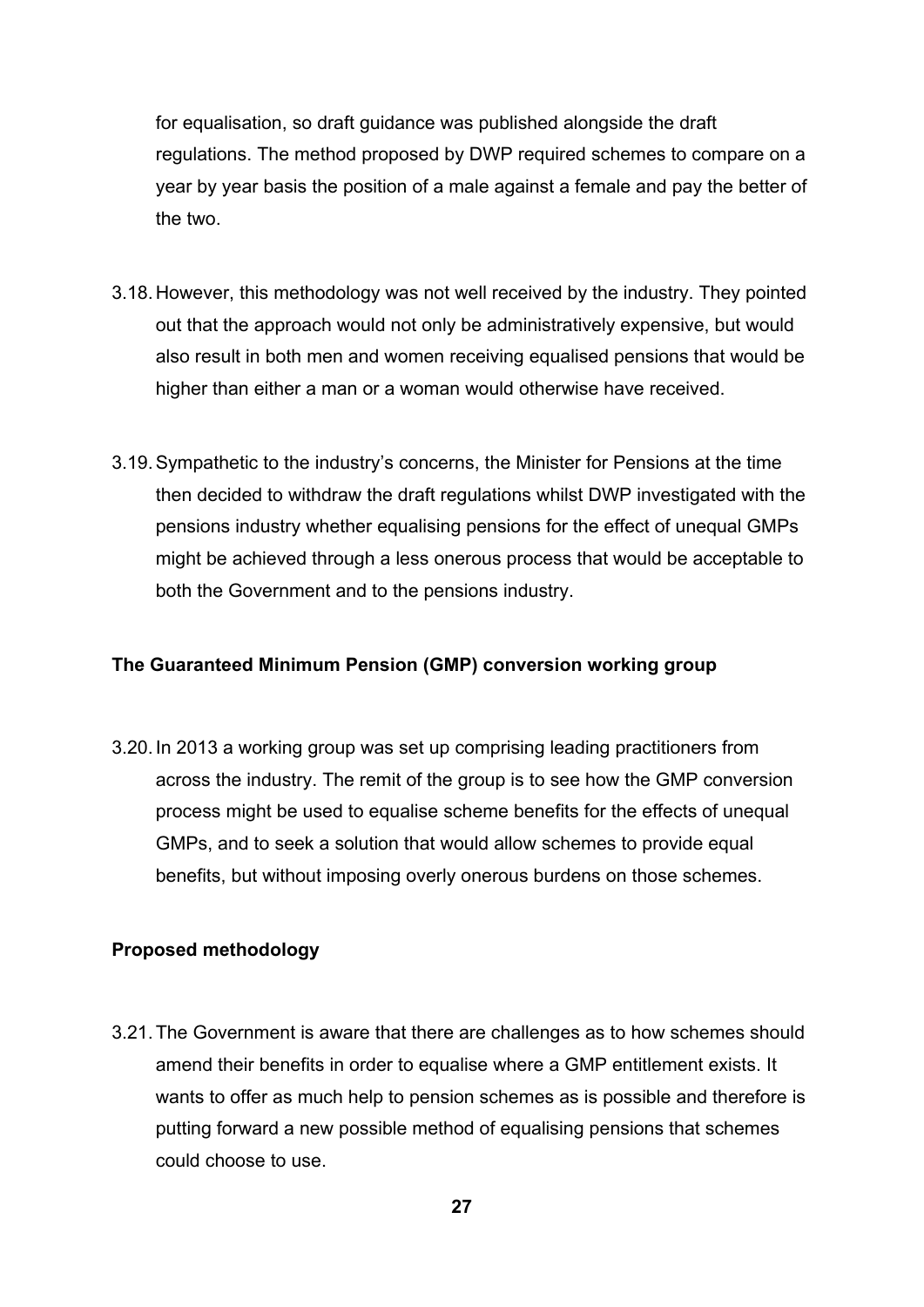- 3.22.The method put forward by the group is one which compares the value of the future expected cash flows for the member in the period that needs to be adjusted for GMP inequalities (i.e. during the period from 17 May 1990 to 5 April 1997) with that for the opposite sex comparator, allowing for contingent benefits. If the opposite sex comparator has the greater discounted value of expected cash flow, then that greater value is delivered. (Schemes will have to consider whether it is appropriate to use the cash equivalent transfer value method, or whether another method would be more appropriate).
- 3.23. In order to avoid having to then comply with the unequal requirements of the GMP legislation, the GMP is also converted into a benefit that is not subject to the requirements of the GMP legislation. Because of the benefits that simplification provide, it is likely that all the GMP will be converted; not just that which accrued between 1990 and 1997. The pension that accrued alongside the GMP that is to be converted may also be put through the conversion process. All of this is achieved through the GMP conversion legislation set out in sections 24A to 24H of the Pension Schemes Act 1993.
- 3.24.The Government is not placing any obligation on schemes to use this method nor does it comprise legal advice to schemes on how to equalise: it should not be treated as a definitive statement of how equalisation should be effected. It simply describes one way of equalising for the effect of the GMP legislation which the Government believes meets the equalisation obligation derived from EU law. The Government does not assert this is the only way that equalisation can be achieved.
- 3.25.Where trustees are content that they are providing equal pension benefits, they need take no further action. Further, if a scheme believes it needs to take action, it is for the trustees to decide what action is needed and this may not be equalising in the way described in this document.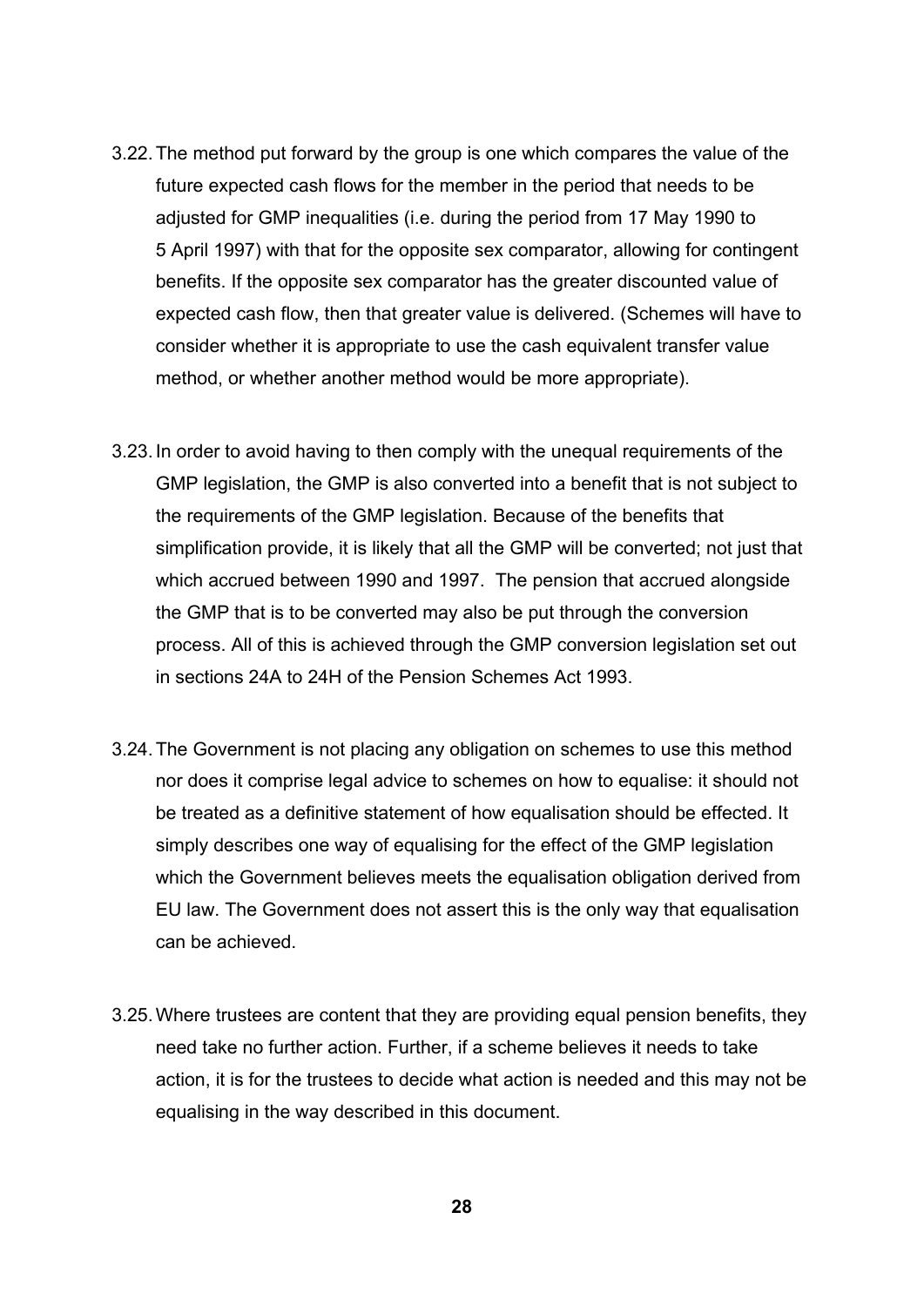### **How the proposed methodology is expected to work in practice**

3.26.The methodology for equalising pensions for the effect of inequalities caused by the GMP is described in greater detail in a paper which has been drafted by individual members of the working group (attached as Annex D to this consultation). The paper describes some of the practical difficulties that schemes may face when using this methodology and how these might be addressed. This is provided for illustrative purposes only and again, is not a definitive view or advice from Government about how equalisation might be addressed.

### **GMP Conversion – legislation that needs to be amended**

- 3.27.Whilst the working group has indicated that the proposed methodology should enable schemes to equalise pensions for the effect of inequalities created by GMPs in a manner which is less burdensome than under that proposed in 2012, given that under its proposals conversion is a key part of the equalisation process, they have also requested that certain changes should be made to the conversion legislation to make it easier to use.
- 3.28.We have set out below some of the key changes we've agreed with the group we think need to be made. We've also sought to clarify one or two other points raised by the group as regards the legislation where we don't think changes are required (because the legislation should still achieve the desired effect). We also explain what we are doing regarding issues where we still have not reached agreement with the group.

### **Potential changes to legislation agreed with the group**

## **Definition of "GMP conversion" (section 24A(1)(b) of the Pension Schemes Act 1993 (PSA))**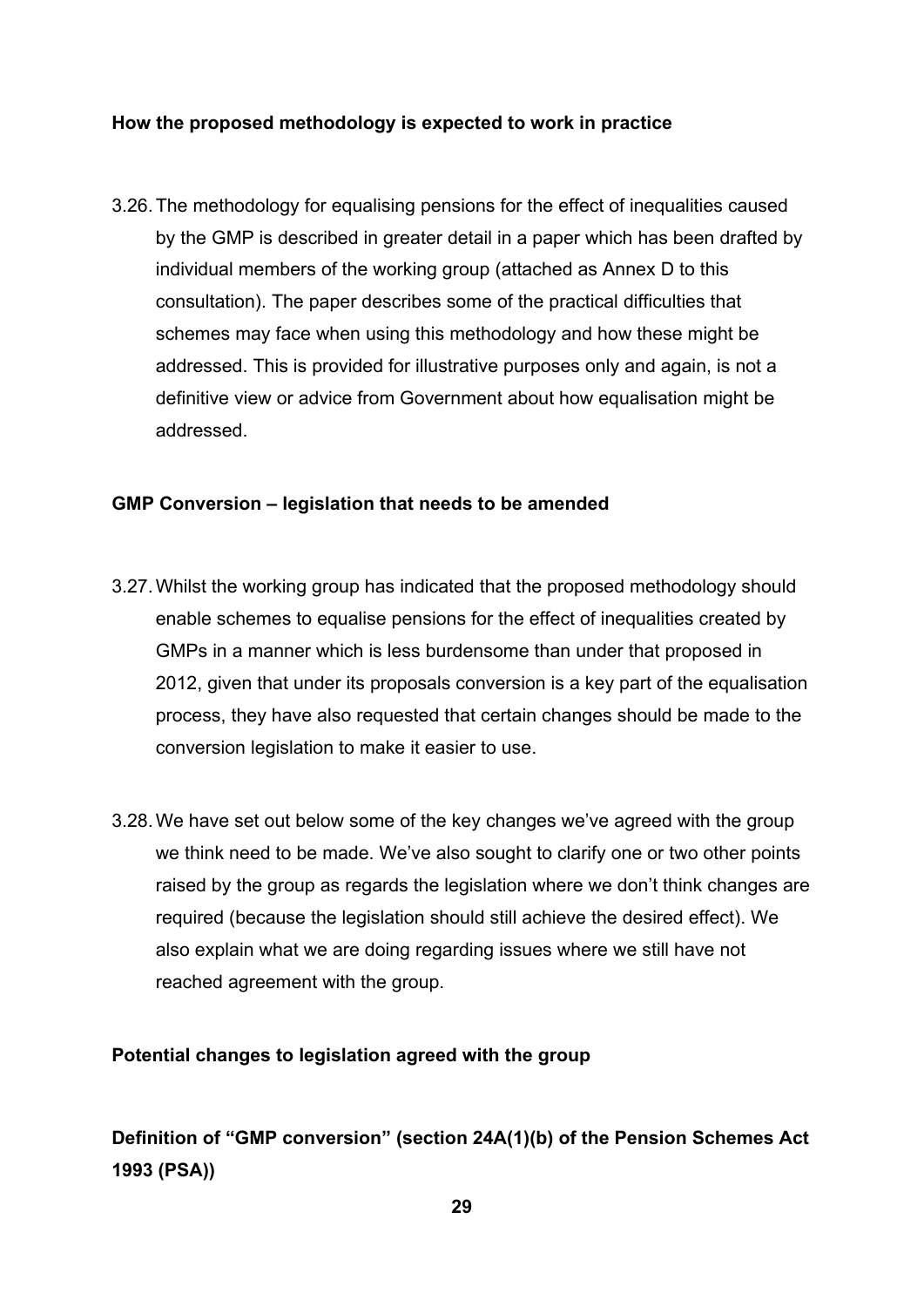3.29.The group argued that GMP conversion will take place not only in respect of earners, but also in respect of survivors of earners who are entitled to GMP benefits. The definition needs to include these survivors. We agree a change needs to be made to the definition to make it clear that conversion is also possible in respect of survivors as well as earners.

### **Requirement to consult in advance of any conversion (section 24E(3) PSA)**

3.30. It was suggested that the requirement to consult members before the conversion and notify them after it was not necessary, as it was not clear what purpose was being served by consultation with earners in advance. The group thought that this requirement should be replaced with one simply notifying them after it has taken place. We think this requirement could be replaced with one which simply requires the member to be notified *before and after* the conversion takes place.

## **Restrictions on transfers under a GMP converted scheme (section 24F(1)(a) and (b)**

3.31.The group argued that further restrictions on transfers should not be necessary after conversion. No restrictions have been imposed under section 24F(1)(a) and (b) since the primary legislation was put in place. We agree that further restrictions should not be imposed following conversion, hence we propose to remove these provisions in the future.

### **Clarification of specific terms etc.**

**Definition of and references to "GMP converted scheme" and "the converted scheme" should be removed.**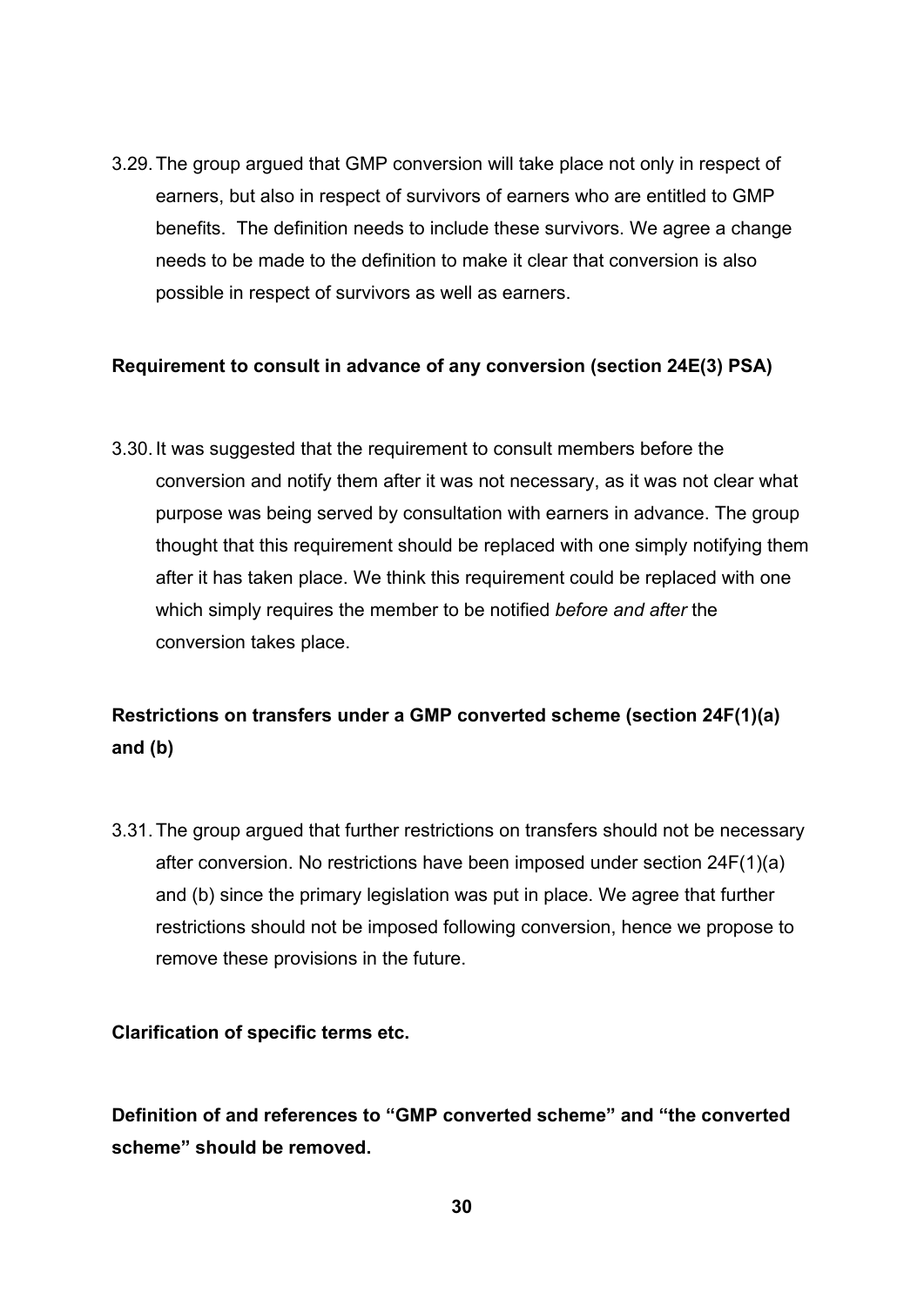3.32.The group felt that use of the term "GMP converted scheme" is likely to be interpreted to require that all of the GMP benefits in the scheme must be converted if any are to be converted. However, our view is that the term does not need to be removed because the definition "converted scheme" allows for individual conversions. Appropriate advice could be provided through guidance.

**The identity of the members to be converted and the conversion date must be identified and agreed between the trustees and the employer and provision should be made for how to proceed when there is no employer. (Sections 24E(2) and (2A) PSA 1993)**

- 3.33. It was argued that a general consent on the part of the employer to the conversion process would be unlikely and that legislation should set out that employer consent must be given to which individuals are to be included in the conversion, the methodology to be applied and the assumptions to be used. There should also be a power under secondary legislation to allow for conversions where there is no employer.
- 3.34.We think that putting definitive requirements in legislation is unnecessary and can be left up to schemes to decide on the process, however some advice on the process could be provided in guidance. Where there is no employer, there is no need to gain employer agreement.

#### **Issues still to be addressed by the group**

3.35.There are a number of issues which the group is still considering where additional changes might be desirable or necessary. For example, the requirements under conversion to provide a survivor benefit, and to notify HMRC that conversion has taken place, definitions of pre and post conversion benefits, treatment of pensions in payment, and certain pensions tax issues which may arise where GMP inequalities are addressed. No decisions have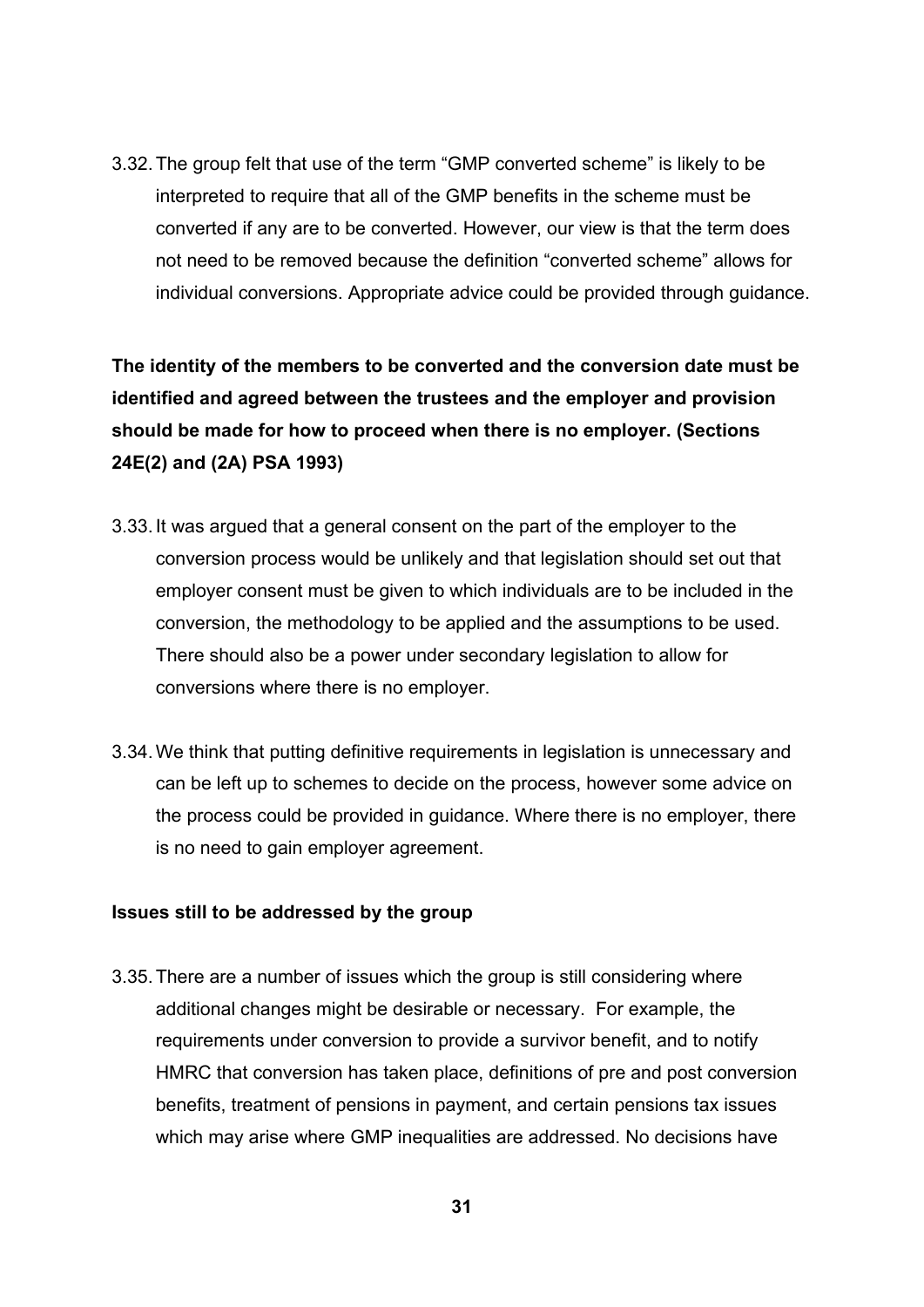been reached as far as these issues are concerned and discussions with the group are ongoing.

### **Guidance**

3.36.DWP intends to issue guidance to clarify some of the details of the GMP conversion process once the legislation has been amended. For the time being however, this won't be possible until a legislative vehicle becomes available and the necessary changes to the primary legislation have taken place.

### **Impact of UK's decision to leave the EU**

- 3.37.We are aware that within the pensions industry there has been some uncertainty as to whether the UK's decision to leave the EU in the future would impact on pension schemes' requirement to provide equal pensions.
- 3.38.Following the EU referendum on 23 June where the people of the United Kingdom voted to leave, the Government's position is that, the UK remains a full member of the European Union and all the rights and obligations of EU membership remain in force. During this period the Government will continue to negotiate, implement and apply EU legislation.
- 3.39.With regard to the regulations which were previously withdrawn, this consultation focuses only on the new methodology as this could potentially benefit all schemes. DWP will consider these regulations further in the light of this consultation and will consult on them again in due course if necessary.

## **Consultation Questions**

11.**Is the proposed methodology the best approach? What, if any, other methods should we consider?**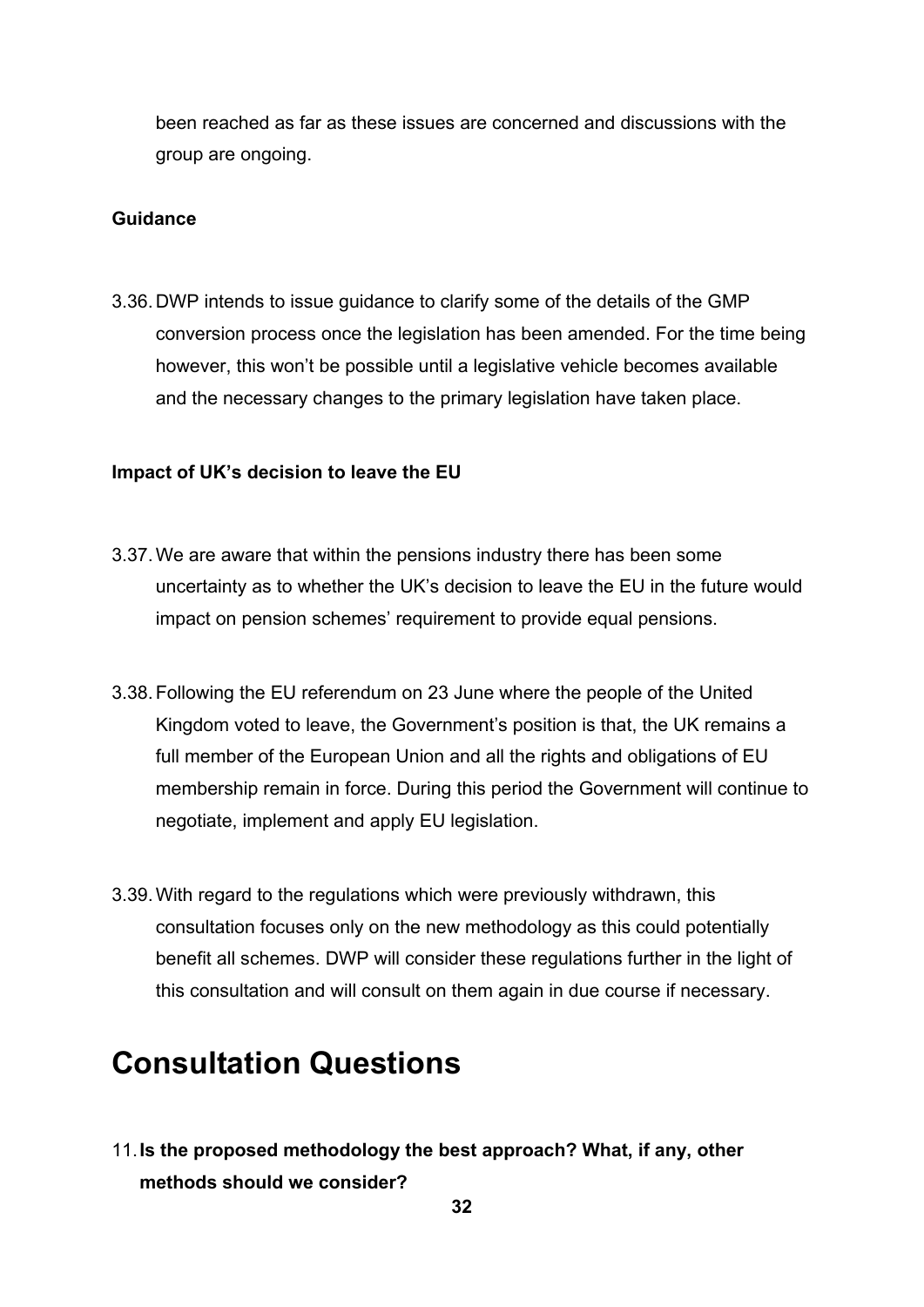- 12. **Is there anything about the proposed process that raises concerns or might not work – if so, what needs to be done?**
- 13.**What are the potential administration costs from using the proposed methodology? How might these costs be reduced?**
- 14.**What do you think of the proposed changes to the GMP conversion legislation? (We would be particularly interested to hear from schemes that have already converted GMPs using the current legislation)**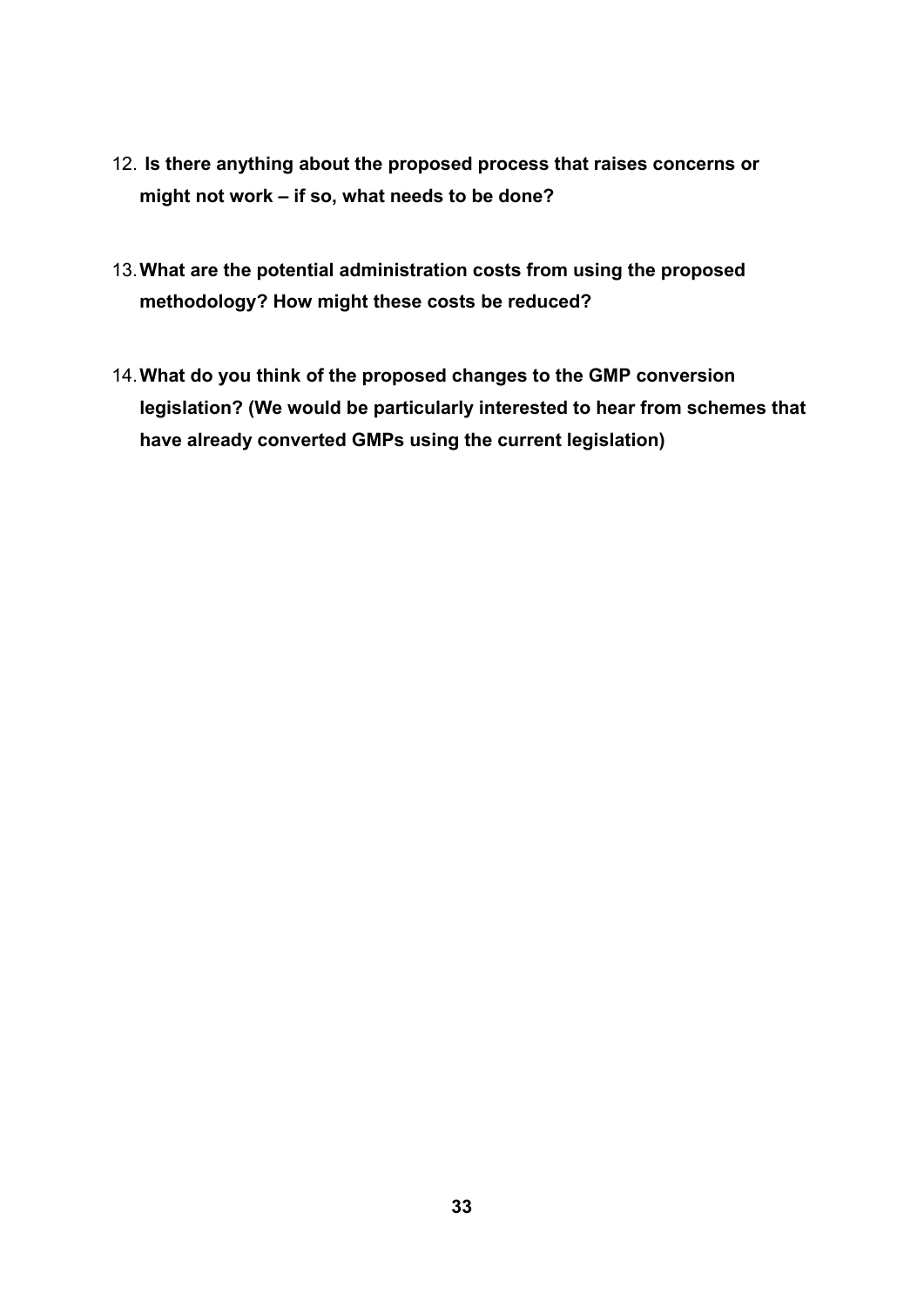# <span id="page-34-0"></span>Annex A: List of consultation questions

## **Chapter 1: The draft Pensions (Schemes that were Contracted-out) (Miscellaneous Amendments) Regulations 2017**

- 1. Do you agree that the draft changes to give HMRC discretion to extend the notification and payment periods for contributions equivalent premiums will deliver the policy intent?
- 2. Do you agree that the proposed changes will now correctly reflect the policy intention as outlined in paragraph 1.14 above?
- 3. Do you agree that the changes we have made to regulations 21 and 22 make it clear in which circumstances an inheritable GMP should be paid following the introduction of the new BSP?
- 4. It would be helpful to know, from your experience, approximately what percentage of schemes are likely to provide an inheritable GMP regardless of the survivor's circumstances (for example as their scheme rules require that this is paid to everyone), and what percentage will provide an inheritable GMP by following the statutory requirements of section 17 of the 1993 Act (for example by checking that the appropriate State benefit is in payment or that the survivor has reached the appropriate age). We believe that the latter approach will represent a minority of schemes but we are seeking some quantification:
	- (i) For a scheme that provides an inheritable GMP regardless of the survivor's circumstances (the former approach), will there be any costs associated with the change to regulations? These costs can be expressed in financial terms or in terms of staff time (e.g. 1 hour for 12 admin staff).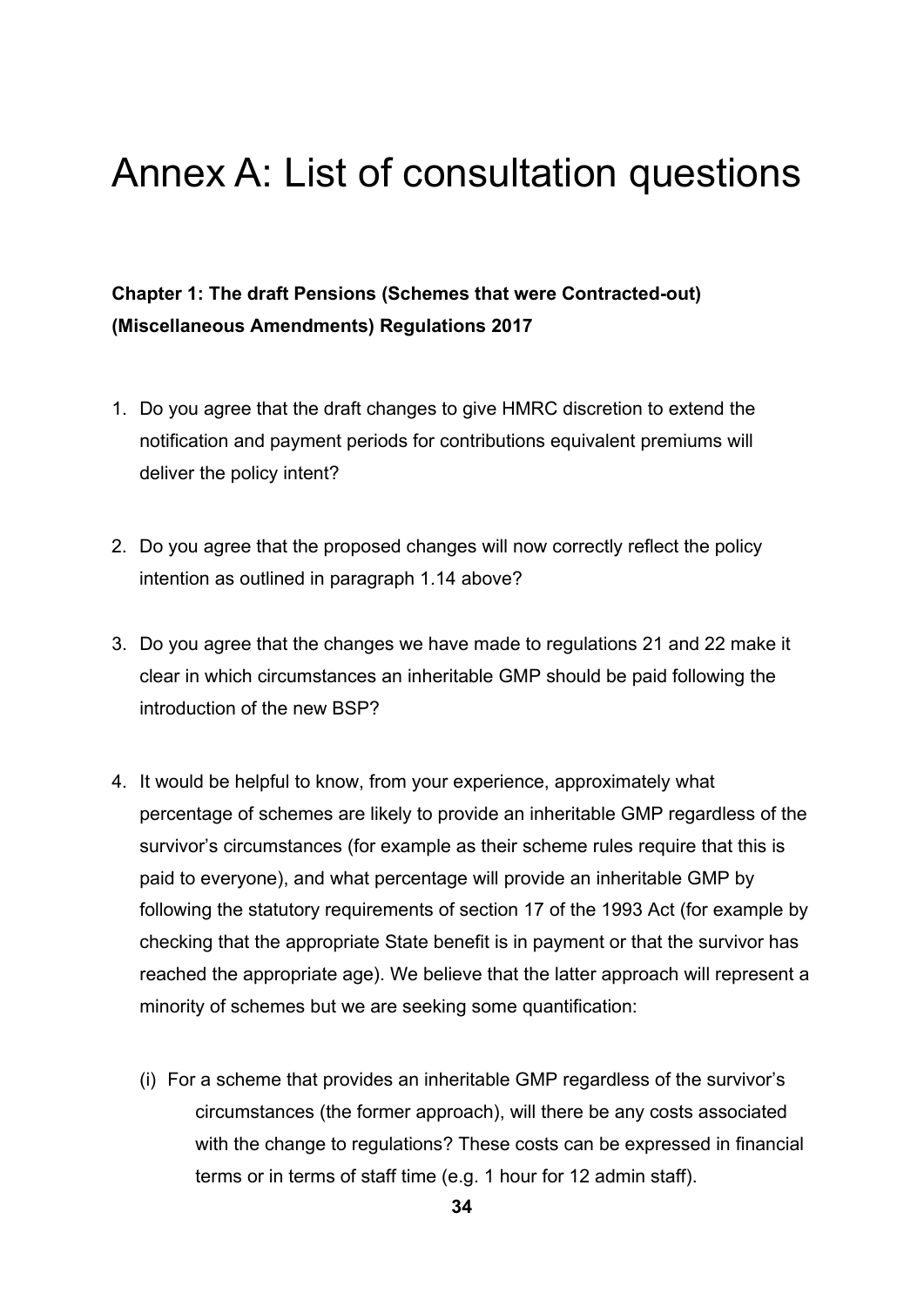- (ii) For a scheme that provides an inheritable GMP by following the statutory requirements for each member (the latter approach), what additional costs might the scheme incur from updating their administrative processes to take account of the change, e.g. changing guidance, making staff aware of the new requirements? These costs can be expressed in financial terms or in terms of staff time (e.g. 1 hour for 12 admin staff).
- 5. Do you agree with the underlying earnings increase assumption proposed by GAD?
- 6. Is it correct to adopt a medium term view on earnings assumptions?
- 7. Do you agree that DWP should continue to apply the 0.5% premium for fixing the rate or are there good arguments to remove or adjust the premium?

### **Chapter 2: Reviews**

- 8. Do you have any concerns relating to regulation 3 of the 2013 Regulations which the Department is not already aware of?
- 9. Apart from the issues mentioned, do you have any concerns about regulation 4 and bulk transfer arrangements?
- 10.Are there are any issues that you think the Department needs to be aware of in relation to the transitional arrangements?

### **Chapter 3: GMP Equalisation**

11.Is the proposed methodology the best approach? What, if any, other methods should we consider?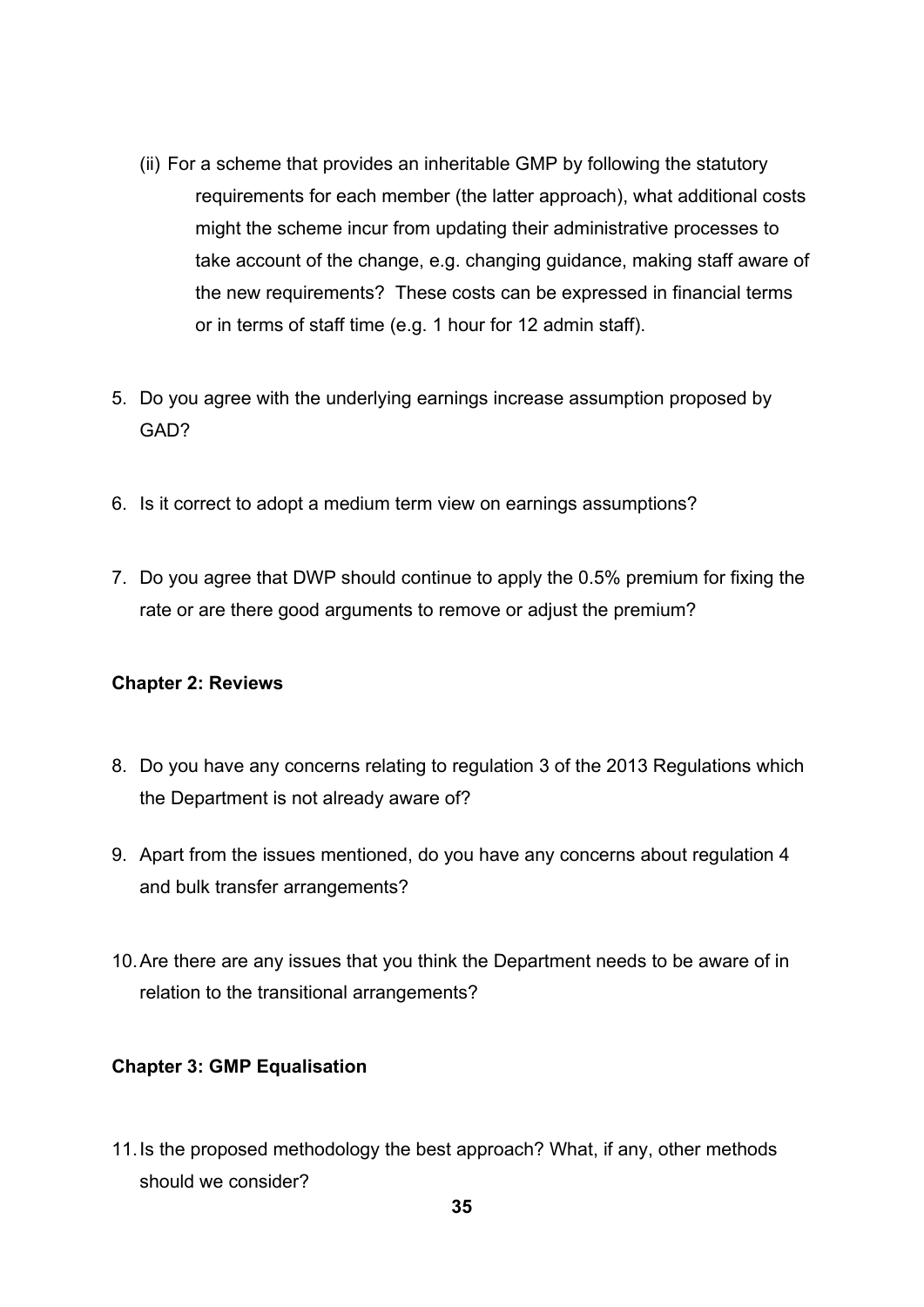- 12.Is there anything about the proposed process that raises concerns or might not work – if so, what needs to be done?
- 13.What are the potential administration costs from using the proposed methodology? How might these costs be reduced?
- 14.What do you think of the proposed changes to the GMP conversion legislation? (We would be particularly interested to hear from schemes that have already converted GMPs using the current legislation).

Annexes B, C and D are published on GOV.UK alongside this consultation document

**Annex B** – Government Actuary's Department report: Fixed revaluation rate for Guaranteed Minimum Pensions

**Annex C** – Draft regulations: Occupational Pension Schemes and Social Security (Schemes that were Contracted-out and Graduated Retirement Benefit) (Miscellaneous Amendments) Regulations 2017

**Annex D** – A ten-stage possible process for resolving the GMP inequalities issue: for comment